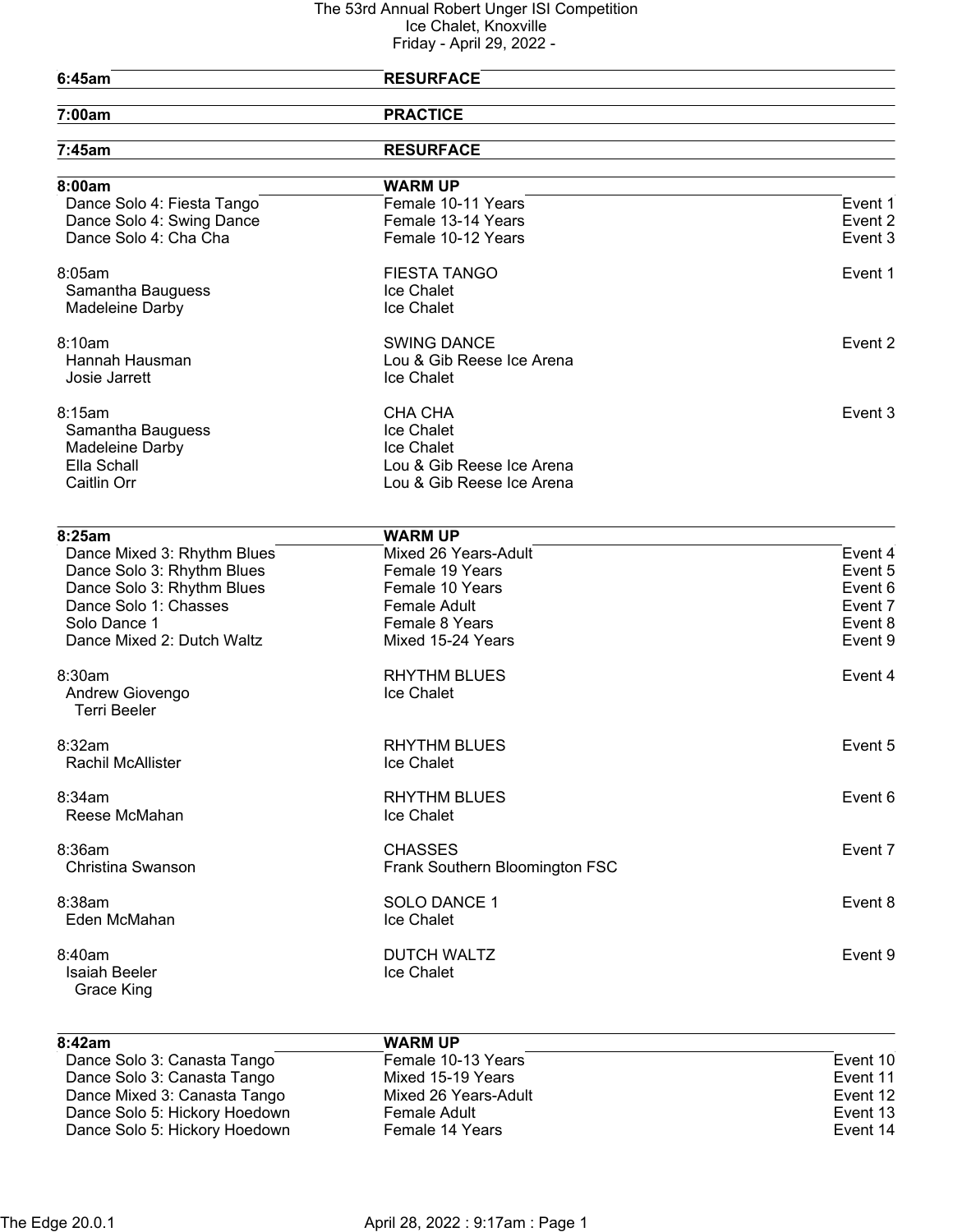| 8:47am<br>Reese McMahan<br>Caitlin Orr<br>Alexandra Amyx<br><b>Maddison Ragle</b> | <b>CANASTA TANGO</b><br>Ice Chalet<br>Lou & Gib Reese Ice Arena<br>Lou & Gib Reese Ice Arena<br>Ice Chalet | Event 10 |
|-----------------------------------------------------------------------------------|------------------------------------------------------------------------------------------------------------|----------|
| 8:55am<br><b>Isaiah Beeler</b><br><b>Rachil McAllister</b>                        | <b>CANASTA TANGO</b><br>Ice Chalet<br>Ice Chalet                                                           | Event 11 |
| 8:59am<br>Andrew Giovengo<br><b>Terri Beeler</b>                                  | <b>CANASTA TANGO</b><br>Ice Chalet                                                                         | Event 12 |
| 9:01am<br>Jean Paradise                                                           | <b>HICKORY HOEDOWN</b><br>Huntsville Skating School                                                        | Event 13 |
| 9:03am<br>Lillyanna Jacklet                                                       | <b>HICKORY HOEDOWN</b><br>Ice Chalet                                                                       | Event 14 |
| 9:06am                                                                            | <b>WARM UP</b>                                                                                             |          |
| Dance Solo 2: Dutch Waltz                                                         | Female 10-11 Years                                                                                         | Event 15 |
| Dance Solo 2: Dutch Waltz                                                         | Mixed 24 Years-Adult                                                                                       | Event 16 |
| 9:11am<br><b>Mairen Stiefel</b><br>Samantha Rieger                                | <b>DUTCH WALTZ</b><br>Ice Chalet<br>Ice Chalet                                                             | Event 15 |
|                                                                                   |                                                                                                            |          |
| 9:15am<br>Grace King<br>Dan Moore                                                 | <b>DUTCH WALTZ</b><br>Ice Chalet<br>Huntsville Skating School                                              | Event 16 |
| 9:19am                                                                            | <b>WARM UP</b>                                                                                             |          |
| Dance Mixed 10: Westminster Waltz                                                 | Mixed 15-18 Years                                                                                          | Event 17 |
| Dance Solo 7: Tango                                                               | Mixed 16-17 Years                                                                                          | Event 18 |
| Dance Solo 5: Willow Waltz                                                        | Female 14 Years                                                                                            | Event 19 |
| Dance Solo 7: Rocker Foxtrot                                                      | Mixed 16-17 Years                                                                                          | Event 20 |
| 9:24am<br>Altair Zentgraf<br><b>Bonnie Dudley</b>                                 | <b>WESTMINSTER WALTZ</b><br>Ice Chalet                                                                     | Event 17 |
| 9:27am                                                                            | <b>TANGO</b>                                                                                               | Event 18 |
| Noah Hausman                                                                      | Lou & Gib Reese Ice Arena                                                                                  |          |
| Kenadi Scarberry                                                                  | Lou & Gib Reese Ice Arena                                                                                  |          |
| 9:33am                                                                            | <b>WILLOW WALTZ</b>                                                                                        | Event 19 |
| Lillyanna Jacklet                                                                 | Ice Chalet                                                                                                 |          |
| 9:35am                                                                            | ROCKER FOXTROT                                                                                             | Event 20 |
| Noah Hausman                                                                      | Lou & Gib Reese Ice Arena                                                                                  |          |
| Isabela Miller<br>Kenadi Scarberry                                                | Ice Chalet<br>Lou & Gib Reese Ice Arena                                                                    |          |
| 9:44am                                                                            | <b>WARM UP</b>                                                                                             |          |
| Dance Solo 10: Argentine Tango                                                    | Male 15 Years                                                                                              | Event 21 |
| Open Solo FD Platinum                                                             | Female 19 Years                                                                                            | Event 22 |
| Open Solo FD Gold                                                                 | Female 17-18 Years                                                                                         | Event 23 |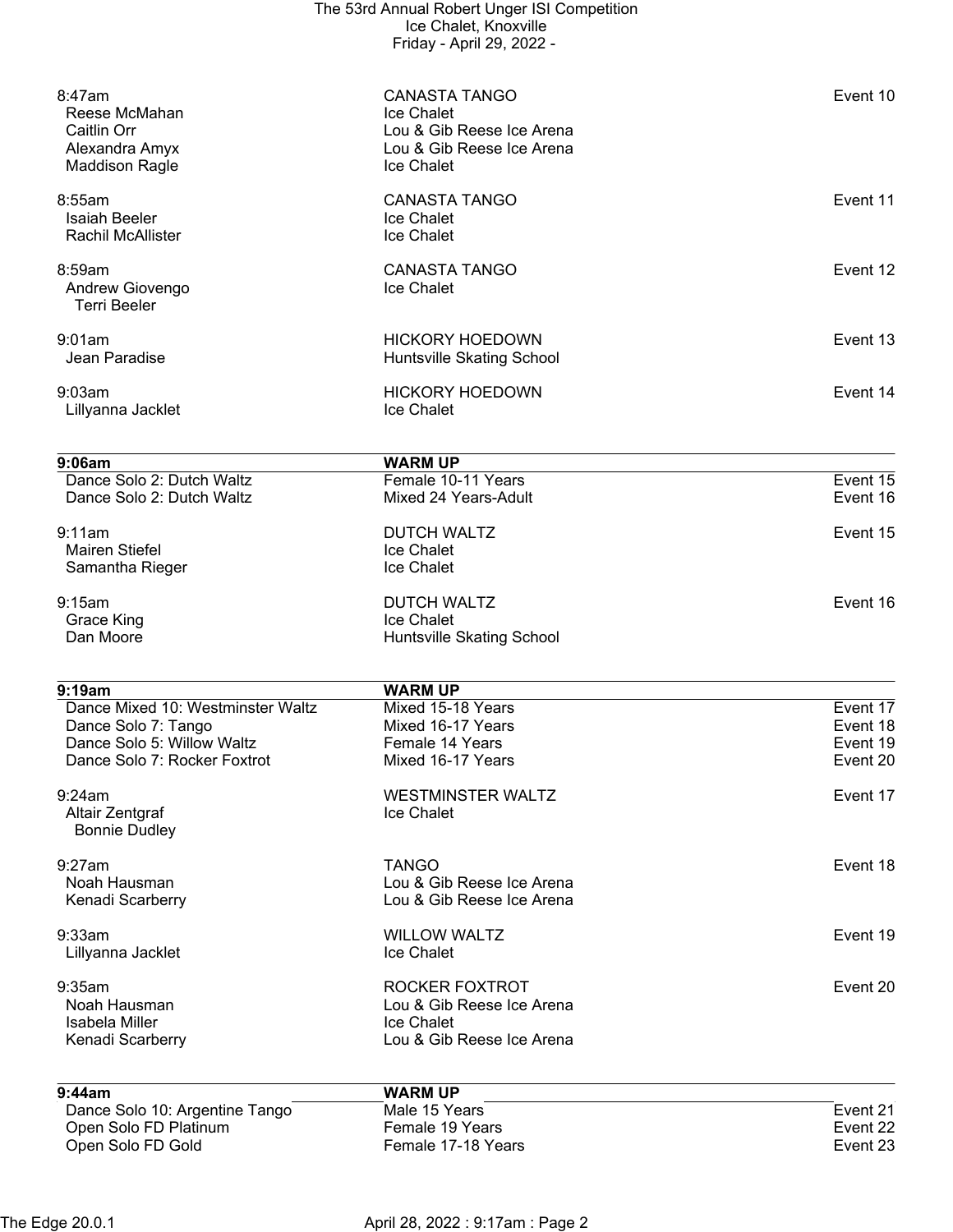| 9:49am<br>Altair Zentgraf                           | ARGENTINE TANGO<br>Ice Chalet                                               | Event 21 |
|-----------------------------------------------------|-----------------------------------------------------------------------------|----------|
| 9:52am<br>Kaitlyn Nash                              | OPEN SOLO FD PLATINUM<br>Lou & Gib Reese Ice Arena                          | Event 22 |
| 9:55am<br>Kenadi Scarberry<br><b>Charlet Geiger</b> | OPEN SOLO FD GOLD<br>Lou & Gib Reese Ice Arena<br>Lou & Gib Reese Ice Arena | Event 23 |

## **10:00am RESURFACE**

| 10:15am                  | <b>WARM UP</b>            |          |
|--------------------------|---------------------------|----------|
| Footwork 3               | <b>Female Adult</b>       | Event 24 |
| Footwork 4               | Female 10-11 Years        | Event 25 |
| Footwork 4               | Female 13-14 Years        | Event 26 |
| 10:18am                  | <b>FOOTWORK3</b>          | Event 24 |
| Autumn Knoth-Jez         | Huntsville Skating School |          |
| 10:20am                  | <b>FOOTWORK4</b>          | Event 25 |
| Samantha Bauguess        | Ice Chalet                |          |
| Isabella Mitchell        | Huntsville Skating School |          |
| Ella Schall              | Lou & Gib Reese Ice Arena |          |
| 10:25am                  | <b>FOOTWORK4</b>          | Event 26 |
| Alexandra Amyx           | Lou & Gib Reese Ice Arena |          |
| Hannah Hausman           | Lou & Gib Reese Ice Arena |          |
| <b>Alex Gowans</b>       | Lou & Gib Reese Ice Arena |          |
| 10:31am                  | <b>WARM UP</b>            |          |
| Footwork 3-4             | Female 16-19 Years        | Event 27 |
| Footwork 4               | Male 26 Years-Adult       | Event 28 |
| Footwork 5               | Female 15 Years           | Event 29 |
| 10:34am                  | FOOTWORK 3-4              | Event 27 |
| <b>Rosie Christy</b>     | Lou & Gib Reese Ice Arena |          |
| <b>Rachil McAllister</b> | Ice Chalet                |          |
| 10:37am                  | <b>FOOTWORK4</b>          | Event 28 |
| Andrew Giovengo          | Ice Chalet                |          |
| <b>Tony Knox</b>         | Ice Chalet                |          |
| 10:41am                  | <b>FOOTWORK 5</b>         | Event 29 |
| Alexa Roth               | Ice Chalet                |          |
| 10:43am                  | <b>WARM UP</b>            |          |
| Footwork 6-7             | Mixed 14-16 Years         | Event 30 |
| Footwork 6-7             | Female 18-20 Years        | Event 31 |
| 10:46am                  | FOOTWORK 6-7              | Event 30 |
| <b>Channing Clarke</b>   | Ice Chalet                |          |
| Isabela Miller           | Ice Chalet                |          |

Sora Imai **International Community** Contract International International International International International International International International International International International International Internati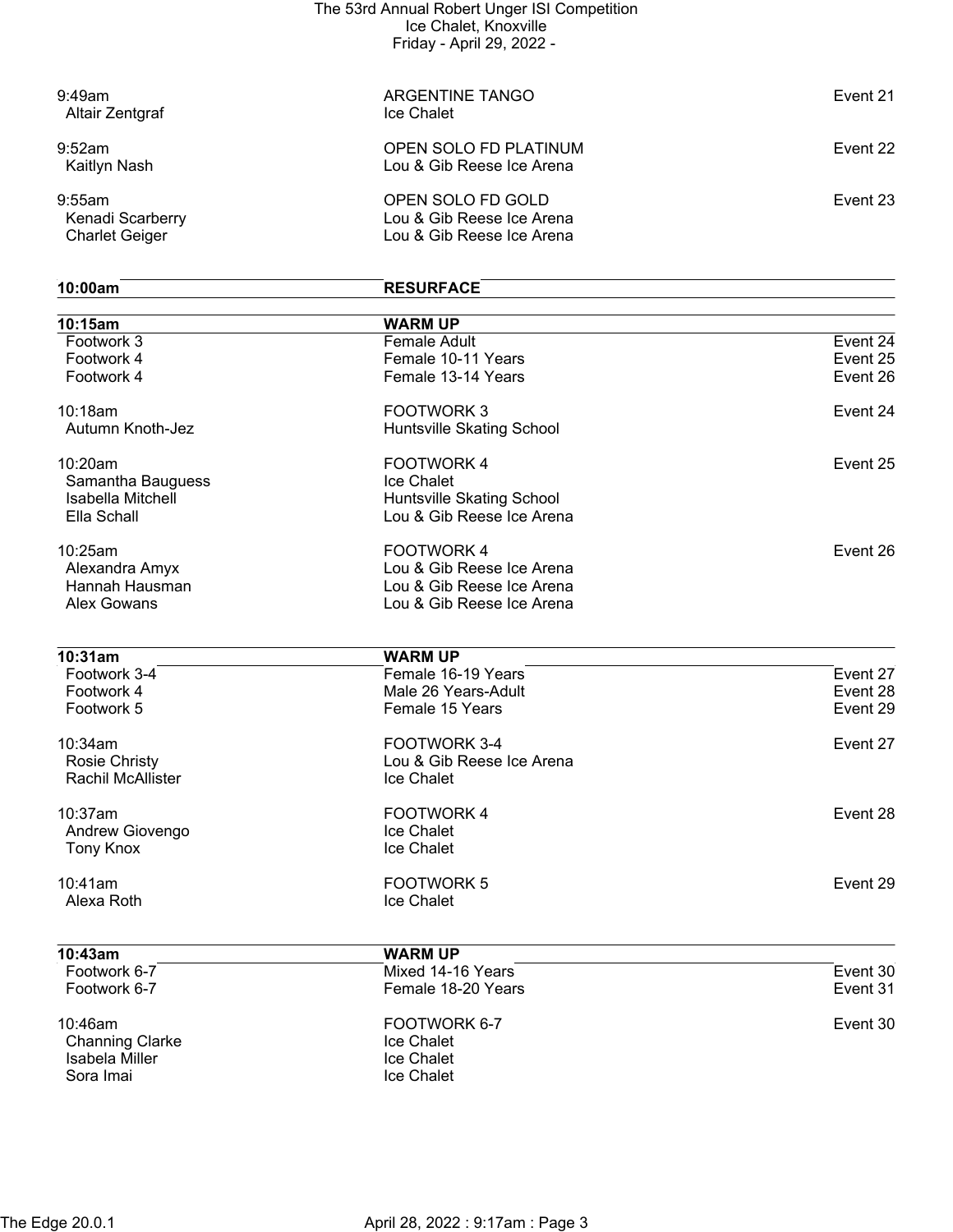Jaedyn Sobota<br>Kaitlyn Nash Shannon Davis

10:51am FOOTWORK 6-7 Event 31 Lou & Gib Reese Ice Arena<br>Ice Chalet Lou & Gib Reese Ice Arena<br>Ice Chalet

| 10:59am                  | <b>WARM UP</b>            |          |
|--------------------------|---------------------------|----------|
| Freestyle 1              | Female 8-9 Years          | Event 32 |
| Freestyle 1              | Female 14-16 Years        | Event 33 |
| Freestyle 1              | Female 24 Years-Adult     | Event 34 |
| 11:04am                  | <b>FREESTYLE 1</b>        | Event 32 |
| <b>Brooke Ming</b>       | Huntsville Skating School |          |
| Emma Nolen               | Ice Chalet                |          |
| 11:09am                  | <b>FREESTYLE 1</b>        | Event 33 |
| <b>Haley McAdams</b>     | Huntsville Skating School |          |
| Carly Farone             | Ice Chalet                |          |
| 11:14am                  | <b>FREESTYLE 1</b>        | Event 34 |
| <b>Grace King</b>        | Ice Chalet                |          |
| <b>Terri Beeler</b>      | Ice Chalet                |          |
| 11:19am                  | <b>WARM UP</b>            |          |
| Freestyle 2              | Male 8 Years              | Event 35 |
| Freestyle 2              | Female 9-10 Years         | Event 36 |
| Freestyle 2              | Female 11 Years           | Event 37 |
| 11:24am                  | <b>FREESTYLE 2</b>        | Event 35 |
| Isaac Hausman            | Lou & Gib Reese Ice Arena |          |
| 11:26am                  | <b>FREESTYLE 2</b>        | Event 36 |
| <b>Melody Martin</b>     | Lou & Gib Reese Ice Arena |          |
| <b>Mairen Stiefel</b>    | Ice Chalet                |          |
| Reese McMahan            | Ice Chalet                |          |
| 11:34am                  | <b>FREESTYLE 2</b>        | Event 37 |
| Caitlyn Nix              | Huntsville Skating School |          |
| Anna Claire Abney        | Huntsville Skating School |          |
| Kyleigh Pinkston         | Ice Chalet                |          |
| 11:41am                  | <b>WARM UP</b>            |          |
| Freestyle 3              | Female 9-11 Years         | Event 38 |
| Freestyle 3              | Female 14-19 Years        | Event 39 |
| 11:46am                  | FREESTYLE 3               | Event 38 |
| <b>Lily Mitchell</b>     | Ice Chalet                |          |
| Hannah Rieger            | Ice Chalet                |          |
| <b>Megan Stewart</b>     | Huntsville Skating School |          |
| Samantha Rieger          | Ice Chalet                |          |
| 11:56am                  | FREESTYLE 3               | Event 39 |
| Makenna Crowe            | Edge Ice Center           |          |
| Corinne Hawkey           | Ice Chalet                |          |
| <b>Rachil McAllister</b> | Ice Chalet                |          |
| 12:04pm                  | <b>RESURFACE</b>          |          |
|                          |                           |          |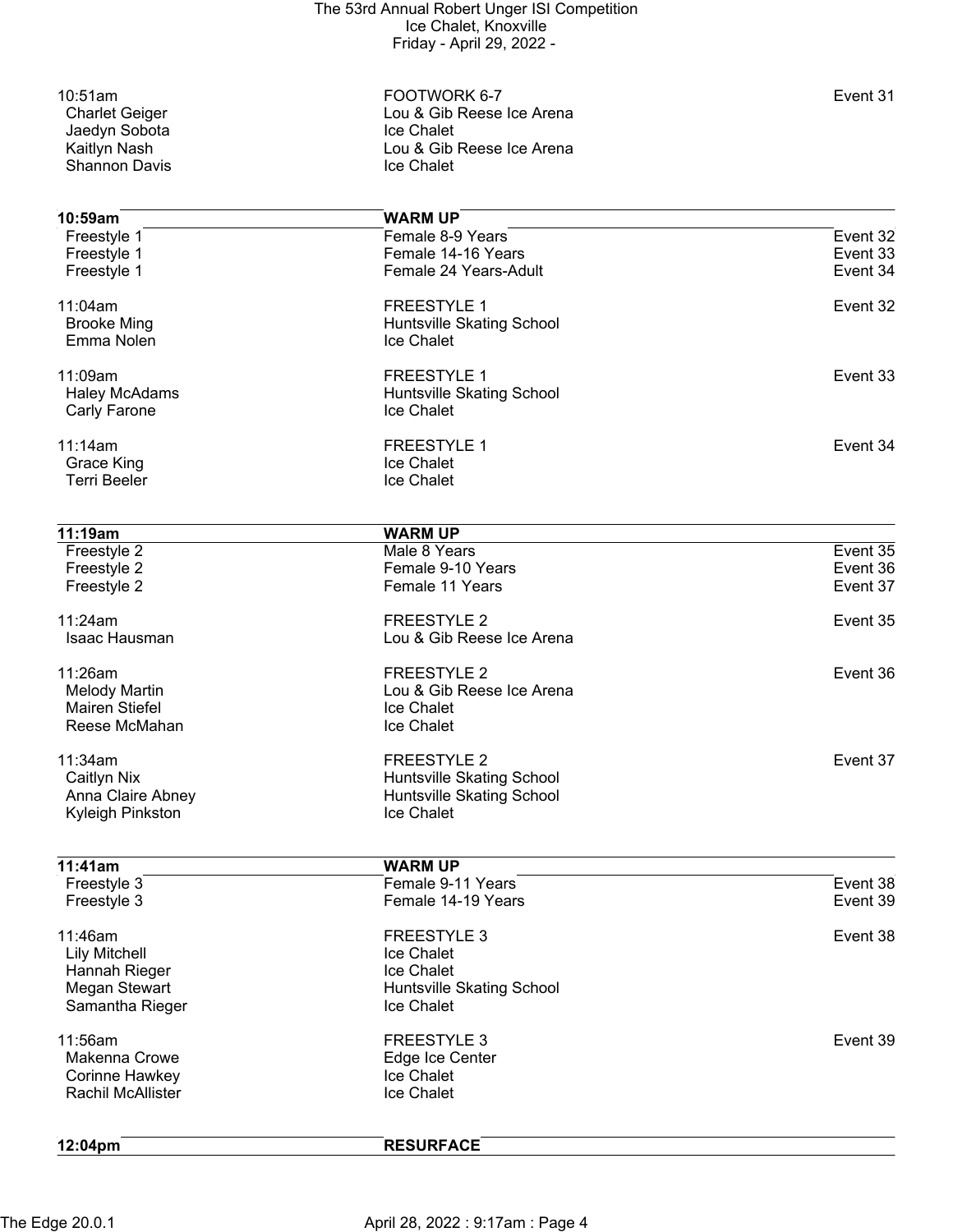| 12:19pm                          | <b>PRACTICE</b>                   |                      |
|----------------------------------|-----------------------------------|----------------------|
| $1:04$ pm                        | <b>WARM UP</b>                    |                      |
| Freestyle 4                      | Female 12-13 Years                | Event 40             |
| Open Pairs Gold                  | Mixed 16-20 Years                 | Event 41             |
| $1:09$ pm                        | <b>FREESTYLE 4</b>                | Event 40             |
| Caitlin Orr                      | Lou & Gib Reese Ice Arena         |                      |
| Leah Dalili                      | Ice Chalet                        |                      |
| Ava Burleson                     | Ice Chalet                        |                      |
| Hannah Hausman                   | Lou & Gib Reese Ice Arena         |                      |
| Alexandra Amyx                   | Lou & Gib Reese Ice Arena         |                      |
| $1:24$ pm                        | <b>OPEN PAIRS GOLD</b>            | Event 41             |
| Isabela Miller<br>Jeshua Jacklet | Ice Chalet                        |                      |
| 1:28pm                           | <b>WARM UP</b>                    |                      |
| Freestyle 4                      | Male 9 Years                      | Event 42             |
| Freestyle 4                      | Female 14-16 Years                | Event 43             |
| Freestyle 4                      | <b>Female Adult</b>               | Event 44             |
|                                  |                                   |                      |
| 1:33 <sub>pm</sub>               | <b>FREESTYLE 4</b>                | Event 42             |
| <b>Mark Novak</b>                | Huntsville Skating School         |                      |
| 1:36pm                           | <b>FREESTYLE 4</b>                | Event 43             |
| Emma Herring                     | Huntsville Skating School         |                      |
| <b>Alex Gowans</b>               | Lou & Gib Reese Ice Arena         |                      |
| Sydney Chan                      | Ice Chalet                        |                      |
| Evelyn Hawkey                    | Ice Chalet                        |                      |
| $1:48$ pm                        | <b>FREESTYLE 4</b>                | Event 44             |
| Jennifer Arnold                  | Huntsville Skating School         |                      |
| $1:51$ pm                        | <b>RESURFACE</b>                  |                      |
|                                  |                                   |                      |
| 2:06pm<br>Freestyle 5            | <b>WARM UP</b><br>Female 18 Years | Event 45             |
| Freestyle 6                      | Female 20 Years                   | Event 46             |
| Freestyle 8                      | Male 16 Years                     | Event 47             |
|                                  |                                   |                      |
| $2:11$ pm                        | <b>FREESTYLE 5</b>                | Event 45             |
| <b>Charlet Geiger</b>            | Lou & Gib Reese Ice Arena         |                      |
| $2:14$ pm                        | FREESTYLE 6                       | Event 46             |
| <b>Shannon Davis</b>             | Ice Chalet                        |                      |
| $2:17$ pm                        | <b>FREESTYLE 8</b>                | Event 47             |
| Noah Hausman                     | Lou & Gib Reese Ice Arena         |                      |
|                                  |                                   |                      |
| 2:22pm<br><b>Artistic FS1</b>    | <b>WARM UP</b><br>Female 24 Years | Event 48             |
| <b>Artistic FS2</b>              | Female 9-10 Years                 |                      |
| <b>Artistic FS3</b>              | Female 9-12 Years                 | Event 49<br>Event 50 |
| <b>Artistic FS3</b>              | Female 14-16 Years                | Event 51             |
|                                  |                                   |                      |
| $2:27$ pm                        | <b>ARTISTIC FS1</b>               | Event 48             |
| <b>Grace King</b>                | Ice Chalet                        |                      |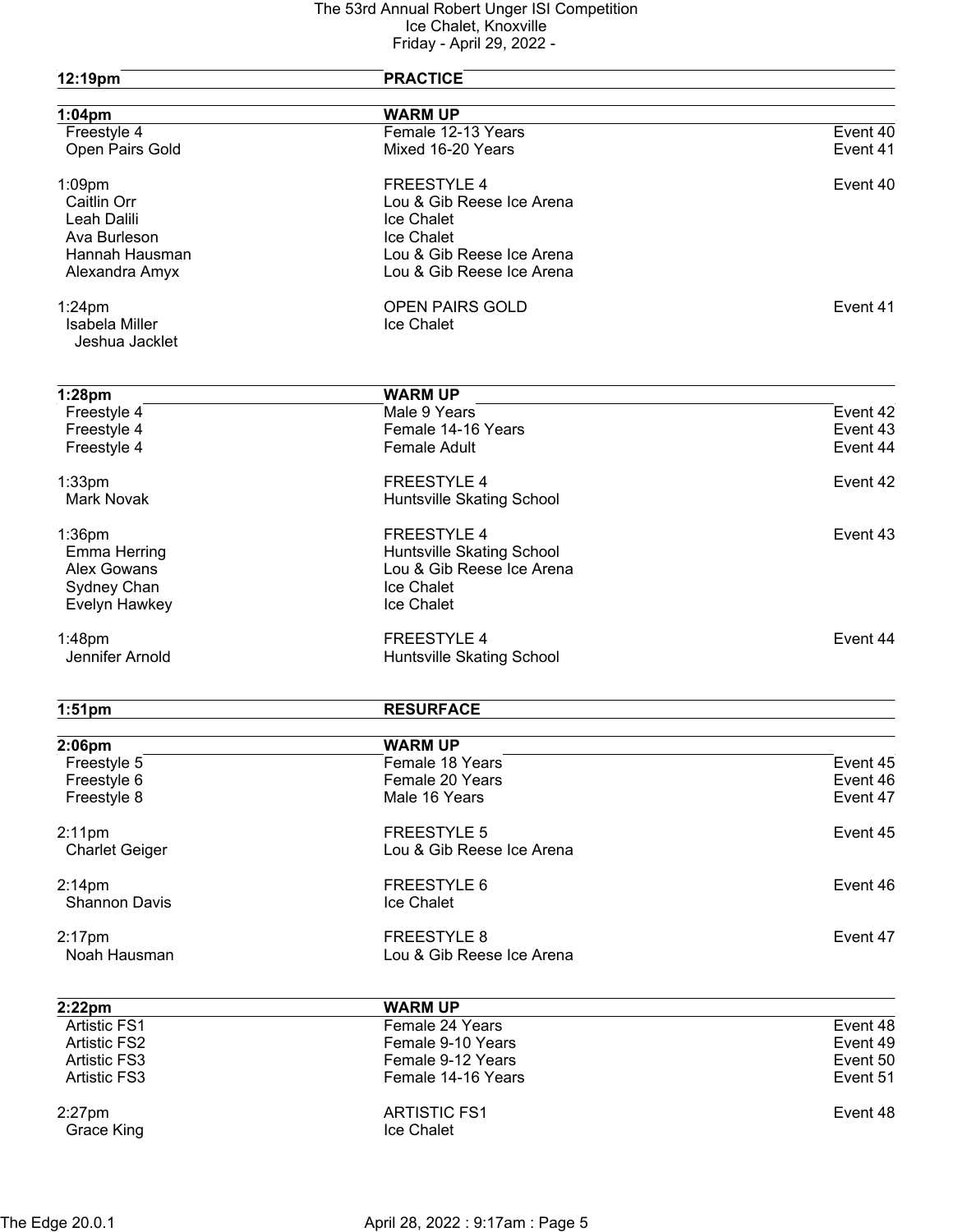| $2:29$ pm<br>Lillian Doss<br>Reese McMahan                                             | <b>ARTISTIC FS2</b><br>Huntsville Skating School<br>Ice Chalet | Event 49 |
|----------------------------------------------------------------------------------------|----------------------------------------------------------------|----------|
| 2:34 <sub>pm</sub><br><b>Lily Mitchell</b><br>Samantha Rieger<br><b>Maddison Ragle</b> | <b>ARTISTIC FS3</b><br>Ice Chalet<br>Ice Chalet<br>Ice Chalet  | Event 50 |
| 2:42 <sub>pm</sub><br>Lillyanna Jacklet<br>Reagan Murphy                               | <b>ARTISTIC FS3</b><br>Ice Chalet<br>Ice Chalet                | Event 51 |

| $2:47$ pm                | <b>WARM UP</b>            |          |
|--------------------------|---------------------------|----------|
| <b>Artistic FS3</b>      | Female 19 Years           | Event 52 |
| <b>Artistic FS3</b>      | Female Adult              | Event 53 |
| <b>Artistic FS4</b>      | Female 10-13 Years        | Event 54 |
| <b>Artistic FS4</b>      | Female 14-18 Years        | Event 55 |
| 2:52 <sub>pm</sub>       | <b>ARTISTIC FS3</b>       | Event 52 |
| Arwen Roach              | Ice Chalet                |          |
| <b>Rachil McAllister</b> | Ice Chalet                |          |
| $2:57$ pm                | <b>ARTISTIC FS3</b>       | Event 53 |
| <b>Tricia Privette</b>   | Lou & Gib Reese Ice Arena |          |
| 2:59 <sub>pm</sub>       | <b>ARTISTIC FS4</b>       | Event 54 |
| Samantha Bauguess        | Ice Chalet                |          |
| Hannah Hausman           | Lou & Gib Reese Ice Arena |          |
| Madeleine Darby          | Ice Chalet                |          |
| $3:07$ pm                | <b>ARTISTIC FS4</b>       | Event 55 |
| Alex Gowans              | Lou & Gib Reese Ice Arena |          |
| Rosie Christy            | Lou & Gib Reese Ice Arena |          |
| Cassandre Dodd           | Huntsville Skating School |          |
| Josie Hamby              | Ice Chalet                |          |
|                          |                           |          |

| 3:17 <sub>pm</sub>  | <b>WARM UP</b>      |          |
|---------------------|---------------------|----------|
| <b>Artistic FS4</b> | Male 26 Years       | Event 56 |
| <b>Artistic FS4</b> | Male Adult          | Event 57 |
| <b>Artistic FS5</b> | Female 15 Years     | Event 58 |
| <b>Artistic FS6</b> | Female 14-16 Years  | Event 59 |
| $3:22$ pm           | <b>ARTISTIC FS4</b> | Event 56 |
| Andrew Giovengo     | Ice Chalet          |          |
| $3:24$ pm           | <b>ARTISTIC FS4</b> | Event 57 |
| <b>Tony Knox</b>    | Ice Chalet          |          |
| $3:27$ pm           | <b>ARTISTIC FS5</b> | Event 58 |
| Alexa Roth          | Ice Chalet          |          |
| Grace Graham        | Ice Chalet          |          |
| 3:32 <sub>pm</sub>  | <b>ARTISTIC FS6</b> | Event 59 |
| Sora Imai           | Ice Chalet          |          |
| Isabela Miller      | Ice Chalet          |          |
|                     |                     |          |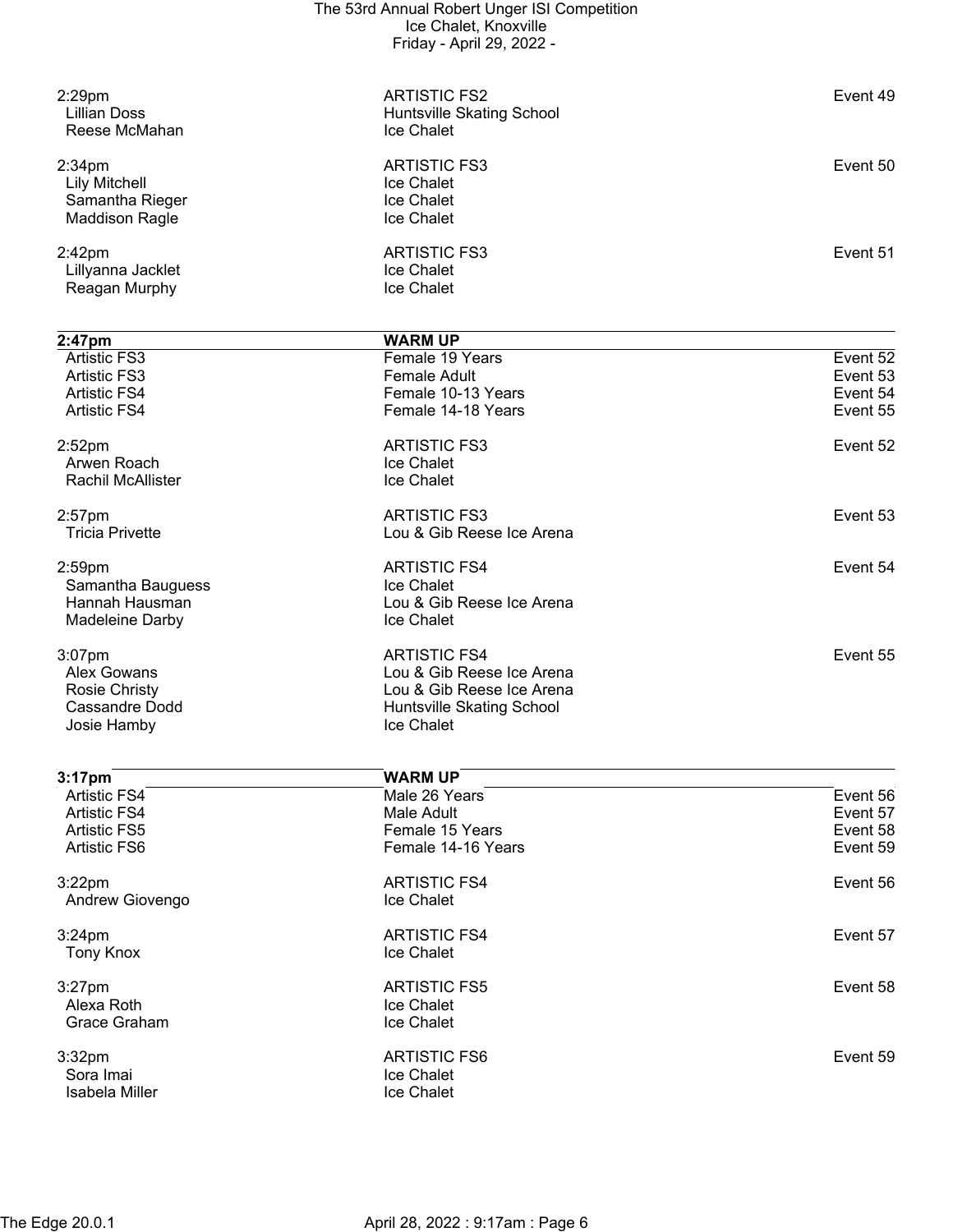| 3:38 <sub>pm</sub>                                                                 | <b>WARM UP</b>                                                                                       |          |
|------------------------------------------------------------------------------------|------------------------------------------------------------------------------------------------------|----------|
| Artistic FS6-Gold                                                                  | Female 18-20 Years                                                                                   | Event 60 |
| Artistic FS8-Platinum                                                              | Mixed 16-19 Years                                                                                    | Event 61 |
| 3:43 <sub>pm</sub><br>Kaitlyn Nash<br><b>Shannon Davis</b><br><b>Bonnie Dudley</b> | <b>ARTISTIC FS6-GOLD</b><br>Lou & Gib Reese Ice Arena<br><b>Ice Chalet</b><br>Ice Chalet             | Event 60 |
| 3:52 <sub>pm</sub><br>Noah Hausman<br><b>Camron Nipper</b><br>Ericka Walter        | ARTISTIC FS8-PLATINUM<br>Lou & Gib Reese Ice Arena<br><b>Ice Chalet</b><br>Huntsville Skating School | Event 61 |

# **4:01pm RESURFACE 4:16pm WARM UP** Solo Comp. Pre Alpha Female 7 Years Event 62A Solo Comp. Alpha **Female 6 Years Event 62B** Female 6 Years Event 62B Solo Comp. Alpha Male 8 Years Event 63A Solo Comp. Alpha **Female 9 Years Event 63B** Female 9 Years **Event 63B** Solo Comp. Alpha Female 16 Years Event 64A Solo Comp. Beta **Female 7 Years Event 64B** Female 7 Years Event 64B Solo Comp. Beta Female 9-11 Years Event 65A Solo Comp. Beta Female 14 Years Event 65B and Comp. Beta Female 14 Years Event 65B 4:19pm **SOLO COMP. PRE ALPHA : LOBBY SIDE** Event 62A Ryan Allen **Ice Chalet** 4:19pm SOLO COMP. ALPHA : CLOCK SIDE Event 62B Evelyn Heatherly **Ice Chalet** 4:20pm SOLO COMP. ALPHA : LOBBY SIDE Event 63A William Bauguess **Ice Chalet** 4:20pm SOLO COMP. ALPHA : CLOCK SIDE Event 63B Ella Neal **Edge** Ice Center 4:22pm SOLO COMP. ALPHA : LOBBY SIDE Event 64A Amy Davis 4:22pm SOLO COMP. BETA : CLOCK SIDE Event 64B<br> Alina Orlovskvv lce Chalet Alina Orlovskyy 4:23pm SOLO COMP. BETA : LOBBY SIDE Event 65A Evelyn Rose Swindeman Ice Chalet<br>Norah Paige Sawvers Ice Chalet Norah Paige Sawyers Allie Killeffer **Internal Community** Ce Chalet 4:23pm SOLO COMP. BETA : CLOCK SIDE Event 65B Mollie O'Beirne **Mollie Skating School 4:28pm WARM UP** Solo Comp. Gamma Male 14 Years Event 66A

| Solo Comp. Gamma | Male 14 Years   | Event 66A |
|------------------|-----------------|-----------|
| Solo Comp. Gamma | Female Adult    | Event 66B |
| Solo Comp. Delta | Female 6 Years  | Event 67A |
| Solo Comp. Delta | Female 8 Years  | Event 67B |
| Solo Comp. Delta | Male 8 Years    | Event 68A |
| Solo Comp. Delta | Female 12 Years | Event 68B |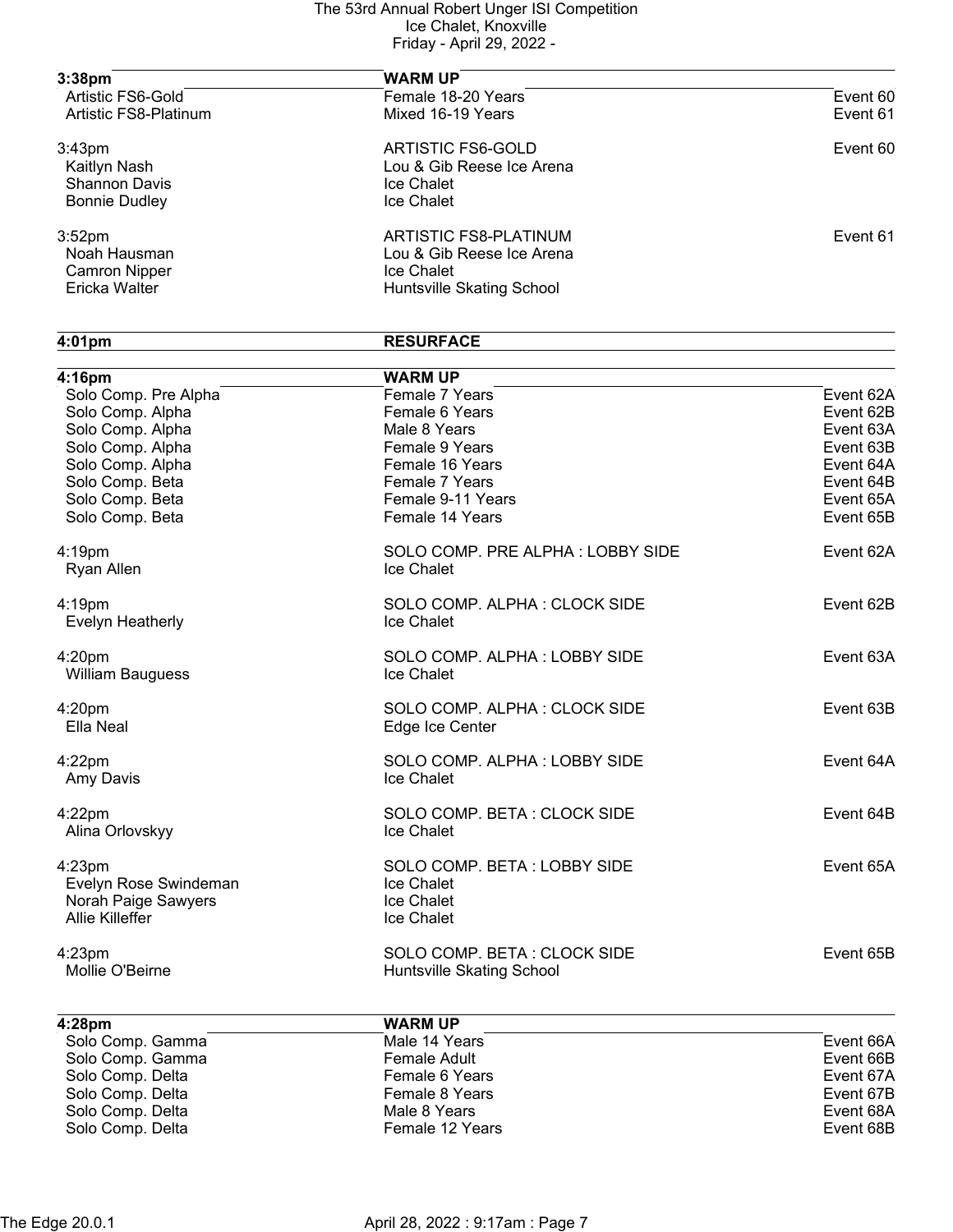|                                                                                | The 53rd Annual Robert Unger ISI Competition<br>Ice Chalet, Knoxville<br>Friday - April 29, 2022 - |                                                  |
|--------------------------------------------------------------------------------|----------------------------------------------------------------------------------------------------|--------------------------------------------------|
| 4:31 <sub>pm</sub><br>George Kohnstamm                                         | SOLO COMP. GAMMA: LOBBY SIDE<br>Ice Chalet                                                         | Event 66A                                        |
| $4:31$ pm<br>Rebecca Booth                                                     | SOLO COMP. GAMMA: CLOCK SIDE<br>Huntsville Skating School                                          | Event 66B                                        |
| 4:32pm<br><b>Barbara Nicks</b>                                                 | SOLO COMP. DELTA: LOBBY SIDE<br>Ice Chalet                                                         | Event 67A                                        |
| 4:32 <sub>pm</sub><br>Eden McMahan<br><b>Whitley Bauguess</b>                  | SOLO COMP. DELTA: CLOCK SIDE<br>Ice Chalet<br>Ice Chalet                                           | Event 67B                                        |
| $4:35$ pm<br><b>Colton Jarrett</b>                                             | SOLO COMP. DELTA: LOBBY SIDE<br>Ice Chalet                                                         | Event 68A                                        |
| 4:35 <sub>pm</sub><br>Sophie Caffrey                                           | SOLO COMP. DELTA: CLOCK SIDE<br>Ice Chalet                                                         | Event 68B                                        |
| 4:37pm                                                                         | <b>WARM UP</b>                                                                                     |                                                  |
| Solo Comp. FS1<br>Solo Comp. FS1<br>Solo Comp. FS2                             | Male 12 Years<br>Female 16 Years<br>Male 8 Years                                                   | Event 69A<br>Event 69B<br>Event 70A              |
| Solo Comp. FS2<br>Solo Comp. FS2                                               | Female 10 Years<br><b>Female Adult</b>                                                             | Event 70B<br>Event 71B                           |
| 4:40pm<br>Shan Chohan                                                          | SOLO COMP. FS1: LOBBY SIDE<br>Ice Chalet                                                           | Event 69A                                        |
| 4:40pm<br><b>Carly Farone</b>                                                  | SOLO COMP. FS1: CLOCK SIDE<br>Ice Chalet                                                           | Event 69B                                        |
| 4:41pm<br>Isaac Hausman                                                        | SOLO COMP. FS2: LOBBY SIDE<br>Lou & Gib Reese Ice Arena                                            | Event 70A                                        |
| 4:41pm<br>Reese McMahan<br><b>Mairen Stiefel</b>                               | SOLO COMP. FS2 : CLOCK SIDE<br>Ice Chalet<br>Ice Chalet                                            | Event 70B                                        |
| $4:44$ pm<br>Helen Sylvester                                                   | SOLO COMP. FS2 : CLOCK SIDE<br>Huntsville Skating School                                           | Event 71B                                        |
|                                                                                |                                                                                                    |                                                  |
| 4:46pm<br>Solo Comp. FS3<br>Solo Comp. FS3<br>Solo Comp. FS3<br>Solo Comp. FS4 | <b>WARM UP</b><br>Female 9-11 Years<br>Female 14-15 Years<br>Female 19 Years<br>Female 10-11 Years | Event 72A<br>Event 72B<br>Event 73A<br>Event 73B |
| 4:51 <sub>pm</sub><br><b>Lily Mitchell</b><br><b>Adalyn Martin</b>             | SOLO COMP. FS3: LOBBY SIDE<br>Ice Chalet<br>Lou & Gib Reese Ice Arena                              | Event 72A                                        |
| 4:51 <sub>pm</sub><br><b>Makenna Crowe</b><br>Corinne Hawkey                   | SOLO COMP. FS3 : CLOCK SIDE<br>Edge Ice Center<br>Ice Chalet                                       | Event 72B                                        |
| $4:54$ pm<br>Rachil McAllister                                                 | SOLO COMP. FS3: LOBBY SIDE<br>Ice Chalet                                                           | Event 73A                                        |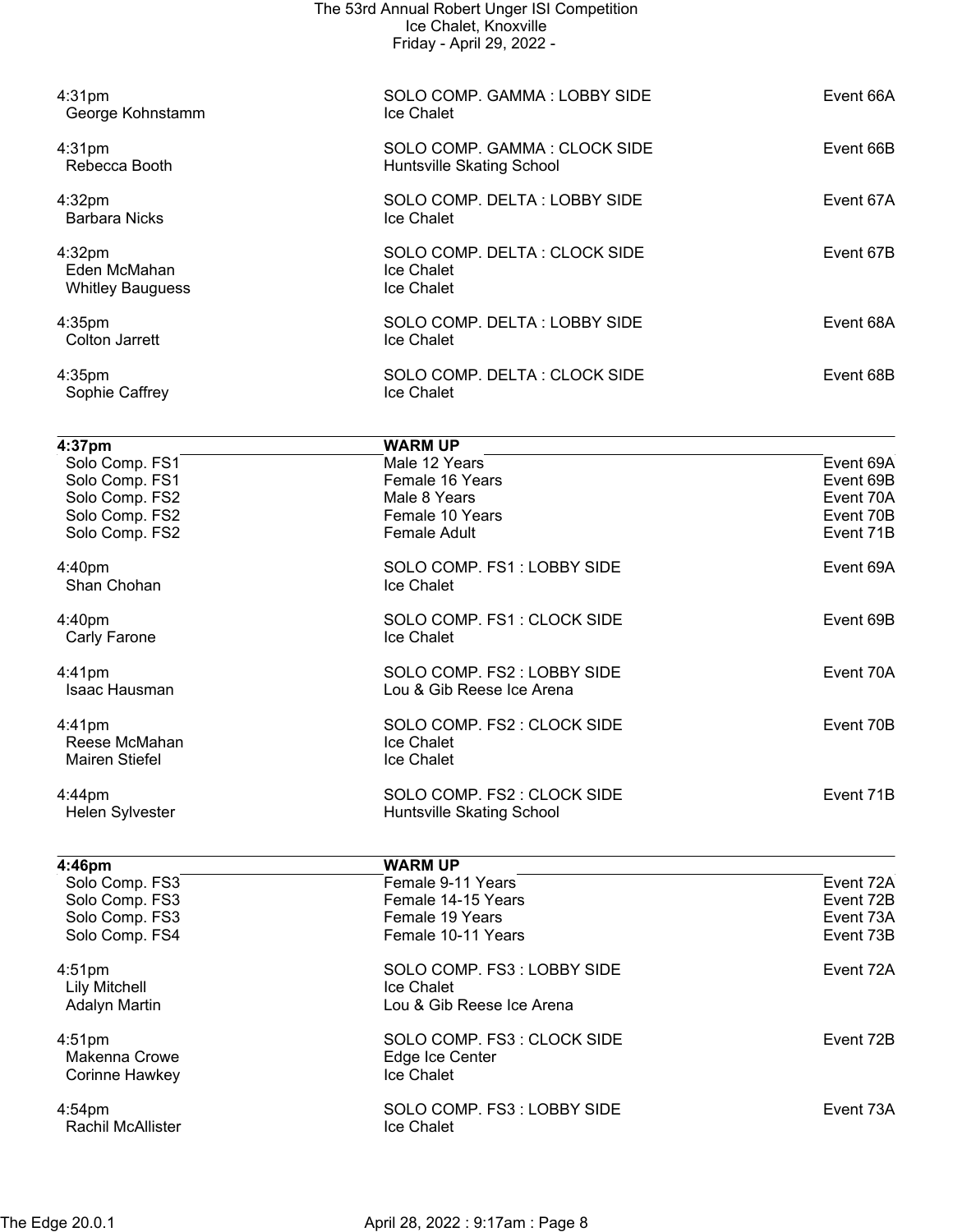Samantha Bauguess<br>
Madeleine Darby<br>
Madeleine Darby<br>
Ice Chalet **Madeleine Darby<br>Ella Schall** 

4:54pm<br>
SOLO COMP. FS4 : CLOCK SIDE<br>
Samantha Bauguess<br>
Samantha Bauguess<br>
Samantha Bauguess<br>
Samantha Bauguess<br>
Samantha Bauguess<br>
Samantha Bauguess<br>
Samantha Bauguess<br>
Samantha Bauguess<br>
Samantha Bauguess Lou & Gib Reese Ice Arena

| 4:58pm                   | <b>WARM UP</b>                    |           |
|--------------------------|-----------------------------------|-----------|
| Solo Comp. FS4           | Female 12-13 Years                | Event 74A |
| Solo Comp. FS4           | Female 16-17 Years                | Event 74B |
| Solo Comp. FS4           | Male 26 Years                     | Event 75A |
| 5:03pm                   | SOLO COMP. FS4 : LOBBY SIDE       | Event 74A |
| Caitlin Orr              | Lou & Gib Reese Ice Arena         |           |
| Hannah Hausman           | Lou & Gib Reese Ice Arena         |           |
| Leah Dalili              | Ice Chalet                        |           |
| 5:03pm                   | SOLO COMP. FS4 : CLOCK SIDE       | Event 74B |
| Evelyn Hawkey            | Ice Chalet                        |           |
| <b>Cassandre Dodd</b>    | Huntsville Skating School         |           |
| 5:08pm                   | SOLO COMP. FS4: LOBBY SIDE        | Event 75A |
| Andrew Giovengo          | Ice Chalet                        |           |
|                          |                                   |           |
| 5:09pm<br>Solo Comp. FS6 | <b>WARM UP</b><br>Female 20 Years | Event 76  |
| Solo Comp. FS8           | Male 16 Years                     | Event 77  |
| Solo Comp. FS8           | <b>Female Adult</b>               | Event 78  |
| 5:14pm                   | SOLO COMP. FS6                    | Event 76  |
| <b>Shannon Davis</b>     | Ice Chalet                        |           |
| 5:16pm                   | SOLO COMP. FS8                    | Event 77  |
| Noah Hausman             | Lou & Gib Reese Ice Arena         |           |
| 5:18pm                   | SOLO COMP. FS8                    | Event 78  |
| Amanda Bates             | Ice Chalet                        |           |
| 5:20pm                   | <b>WARM UP</b>                    |           |
| <b>Family Spotlight</b>  | Family                            | Event 79  |
| 5:25pm                   | <b>FAMILY SPOTLIGHT</b>           | Event 79  |
| Kylie Harden             | Huntsville Skating School         |           |
| Katelyn Harden           |                                   |           |
| Lillyanna Jacklet        | Ice Chalet                        |           |
| Jeshua Jacklet           |                                   |           |
| Josie Jarrett            | Ice Chalet                        |           |
| <b>Colton Jarrett</b>    |                                   |           |
| <b>Cynthia Davies</b>    | Huntsville Skating School         |           |
| Dan Moore                |                                   |           |
|                          |                                   |           |
| 5:35pm                   | <b>RESURFACE</b>                  |           |

| 5:50pm            |  |  |
|-------------------|--|--|
| Theme Spot. FS7-8 |  |  |

**5:50pm WARM UP**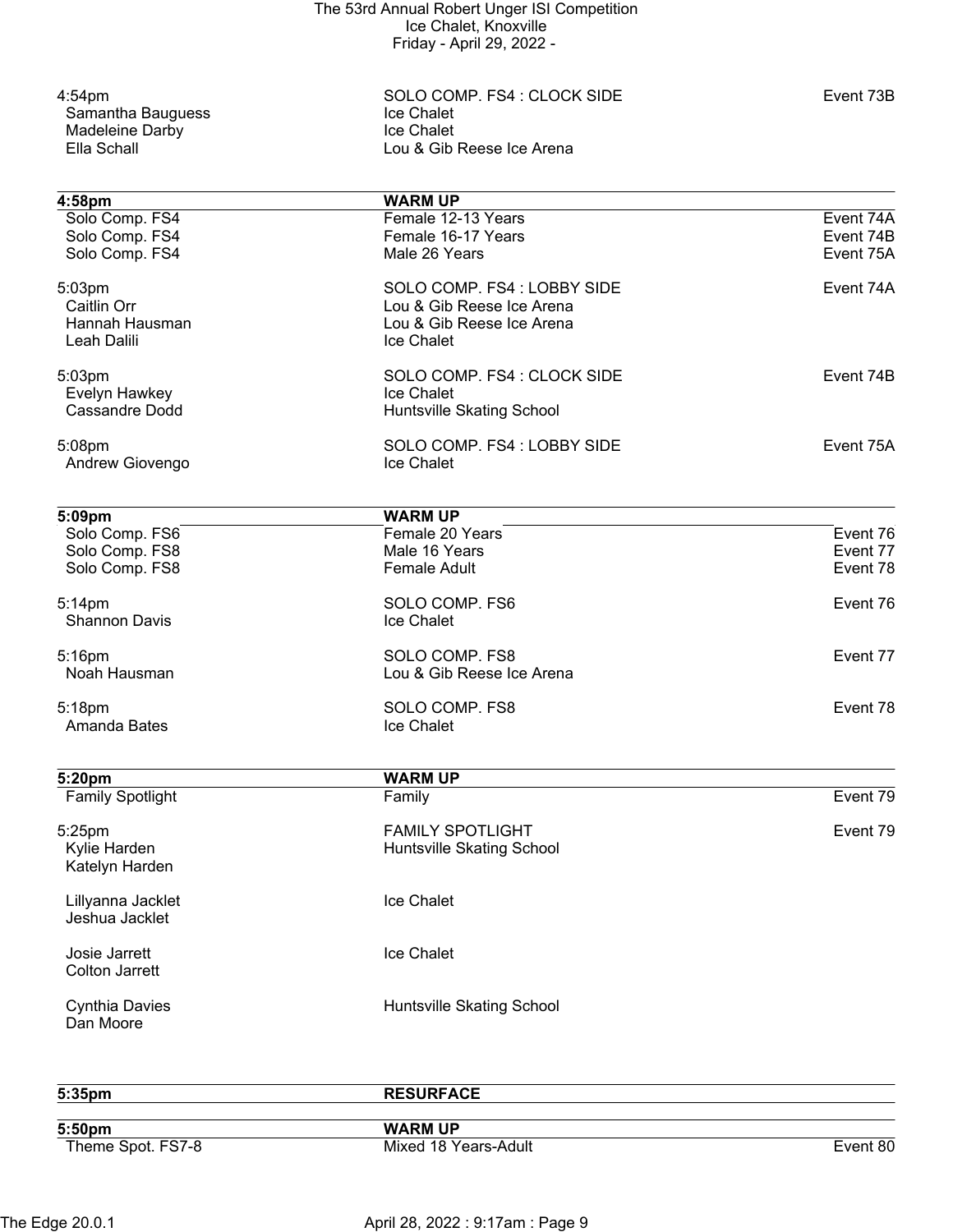| 5:55pm<br>Amanda Bates<br>Austin Johnson                                                   | THEME SPOT. FS7-8<br>Ice Chalet<br>Lou & Gib Reese Ice Arena                                              | Event 80                         |
|--------------------------------------------------------------------------------------------|-----------------------------------------------------------------------------------------------------------|----------------------------------|
| 6:01pm                                                                                     | <b>WARM UP</b>                                                                                            |                                  |
| Ensemble                                                                                   |                                                                                                           | Event 81                         |
| $6:06$ pm<br>The Haunted Mansion<br>Team USA                                               | <b>ENSEMBLE</b><br>Ice Chalet<br>Huntsville Skating School                                                | Event 81                         |
| 6:14pm                                                                                     | <b>WARM UP</b>                                                                                            |                                  |
| Ensemble                                                                                   |                                                                                                           | Event 82                         |
| 6:19pm<br><b>Mary Poppins</b><br>The Official Super Awesome Totally Legit                  | <b>ENSEMBLE</b><br>Lou & Gib Reese Ice Arena<br>Ice Chalet                                                | Event 82                         |
| 6:27pm                                                                                     | <b>WARM UP</b>                                                                                            |                                  |
| Drama Spot. FS3                                                                            | Female 14 Years                                                                                           | Event 83                         |
| Drama Spot. Gold                                                                           | Female 16-18 Years                                                                                        | Event 84                         |
| 6:32pm<br>Lillyanna Jacklet                                                                | DRAMA SPOT. FS3<br>Ice Chalet                                                                             | Event 83                         |
| 6:35pm<br>Emma Ogle<br><b>Bonnie Dudley</b>                                                | DRAMA SPOT. GOLD<br>Ice Chalet<br>Ice Chalet                                                              | Event 84                         |
| 6:41pm                                                                                     | <b>WARM UP</b>                                                                                            |                                  |
| Interpretive Spotlight FS2<br>Interpretive Spotlight FS3<br>Interpretive Spotlight FS1     | Female 9 Years<br>Female 9-11 Years<br>Female 24 Years                                                    | Event 85<br>Event 86<br>Event 87 |
| 6:46pm<br><b>Lillian Doss</b><br><b>Melody Martin</b>                                      | <b>INTERPRETIVE SPOTLIGHT FS2</b><br>Huntsville Skating School<br>Lou & Gib Reese Ice Arena               | Event 85                         |
| 6:50pm<br>Hannah Rieger<br><b>Lily Mitchell</b><br><b>Megan Stewart</b><br>Samantha Rieger | INTERPRETIVE SPOTLIGHT FS3<br>Ice Chalet<br>Ice Chalet<br>Huntsville Skating School<br>Ice Chalet         | Event 86                         |
| 6:58pm<br>Grace King                                                                       | <b>INTERPRETIVE SPOTLIGHT FS1</b><br>Ice Chalet                                                           | Event 87                         |
| 7:00pm                                                                                     | <b>WARM UP</b>                                                                                            |                                  |
| Interpretive Spotlight FS4<br>Interpretive Spotlight FS4<br>Interpretive Spotlight FS4     | Mixed 9-12 Years<br>Mixed 23 Years-Adult<br>Female 16-17 Years                                            | Event 88<br>Event 89<br>Event 90 |
| $7:05$ pm<br>Mark Novak<br>Samantha Bauguess<br>Caitlin Orr                                | <b>INTERPRETIVE SPOTLIGHT FS4</b><br>Huntsville Skating School<br>Ice Chalet<br>Lou & Gib Reese Ice Arena | Event 88                         |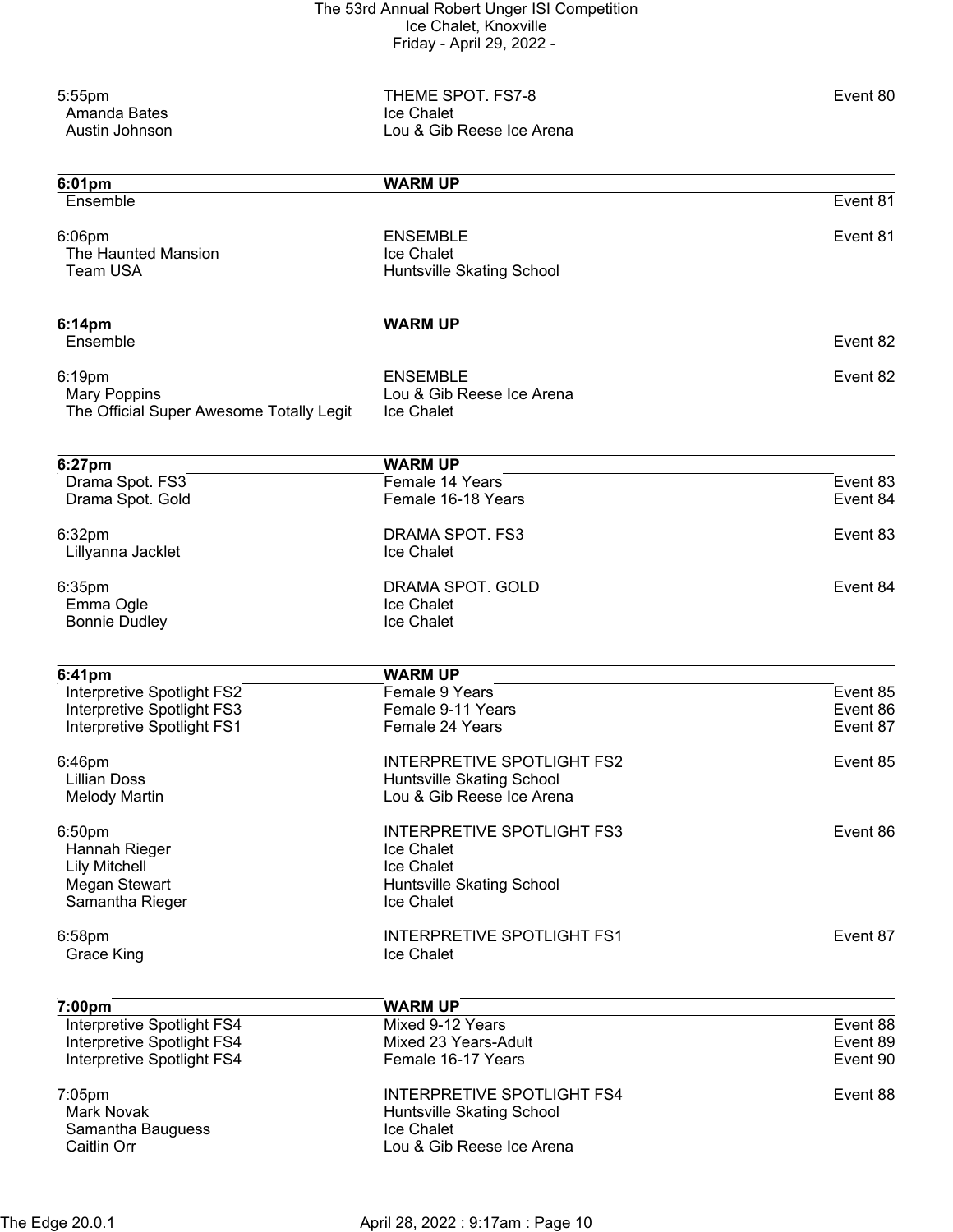| Ex. Team Interpretive<br>Ex. Team Interpretive                        |                                                                              | Event 98<br>Event 99 |
|-----------------------------------------------------------------------|------------------------------------------------------------------------------|----------------------|
| 8:22pm                                                                | <b>WARM UP</b>                                                               |                      |
| 8:19pm<br><b>French Toast Sticks</b>                                  | EX. TEAM INTERPRETIVE<br>Ice Chalet                                          | Event 97             |
| <b>THE Team</b>                                                       | Ice Chalet                                                                   |                      |
| 8:16pm                                                                | EX. TEAM INTERPRETIVE                                                        | Event 96             |
| Ex. Team Interpretive<br>Ex. Team Interpretive                        |                                                                              | Event 96<br>Event 97 |
| 8:11pm                                                                | <b>WARM UP</b>                                                               |                      |
| 8:08pm<br>We Stole Channing!                                          | EX. TEAM INTERPRETIVE<br>Lou & Gib Reese Ice Arena                           | Event 95             |
| 8:03pm<br>Ex. Team Interpretive                                       | <b>WARM UP</b>                                                               | Event 95             |
| 7:48pm                                                                | <b>RESURFACE</b>                                                             |                      |
| <b>Channing Clarke</b>                                                | Ice Chalet                                                                   |                      |
| $7:44$ pm<br>Alexa Roth                                               | <b>INTERPRETIVE SPOTLIGHT FS5-FS6</b><br>Ice Chalet                          | Event 94             |
| Jessi Buchko<br>Sarah Vincent                                         | Ice Chalet<br>Huntsville Skating School                                      |                      |
| 7:38pm<br>Amanda Bates                                                | INTERPRETIVE SPOTLIGHT FS8-PLATINUM<br>Ice Chalet                            | Event 93             |
| Jeshua Jacklet                                                        | Ice Chalet                                                                   |                      |
| $7:34$ pm<br>Jean Paradise                                            | <b>INTERPRETIVE SPOTLIGHT FS6-FS7</b><br>Huntsville Skating School           | Event 92             |
| Interpretive Spotlight FS8-Platinum<br>Interpretive Spotlight FS5-FS6 | Female 19 Years-Adult<br>Mixed 15-16 Years                                   | Event 93<br>Event 94 |
| 7:29pm<br>Interpretive Spotlight FS6-FS7                              | <b>WARM UP</b><br>Mixed 20 Years-Adult                                       | Event 92             |
|                                                                       |                                                                              |                      |
| Reagan Murphy                                                         | Ice Chalet                                                                   |                      |
| $7:23$ pm<br>Makenna Crowe<br>Lillyanna Jacklet                       | Edge Ice Center<br>Ice Chalet                                                |                      |
| Interpretive Spotlight FS3                                            | Female 14-16 Years<br><b>INTERPRETIVE SPOTLIGHT FS3</b>                      | Event 91<br>Event 91 |
| 7:19pm                                                                | <b>WARM UP</b>                                                               |                      |
|                                                                       |                                                                              |                      |
| Evelyn Hawkey<br><b>Cassandre Dodd</b>                                | Ice Chalet<br>Huntsville Skating School                                      |                      |
| $7:15$ pm                                                             | <b>INTERPRETIVE SPOTLIGHT FS4</b>                                            | Event 90             |
| $7:11$ pm<br>Nadia Paradise<br><b>Tony Knox</b>                       | <b>INTERPRETIVE SPOTLIGHT FS4</b><br>Huntsville Skating School<br>Ice Chalet | Event 89             |
|                                                                       |                                                                              |                      |
|                                                                       | Ice Chalet, Knoxville<br>Friday - April 29, 2022 -                           |                      |
|                                                                       | The 53rd Annual Robert Unger ISI Competition                                 |                      |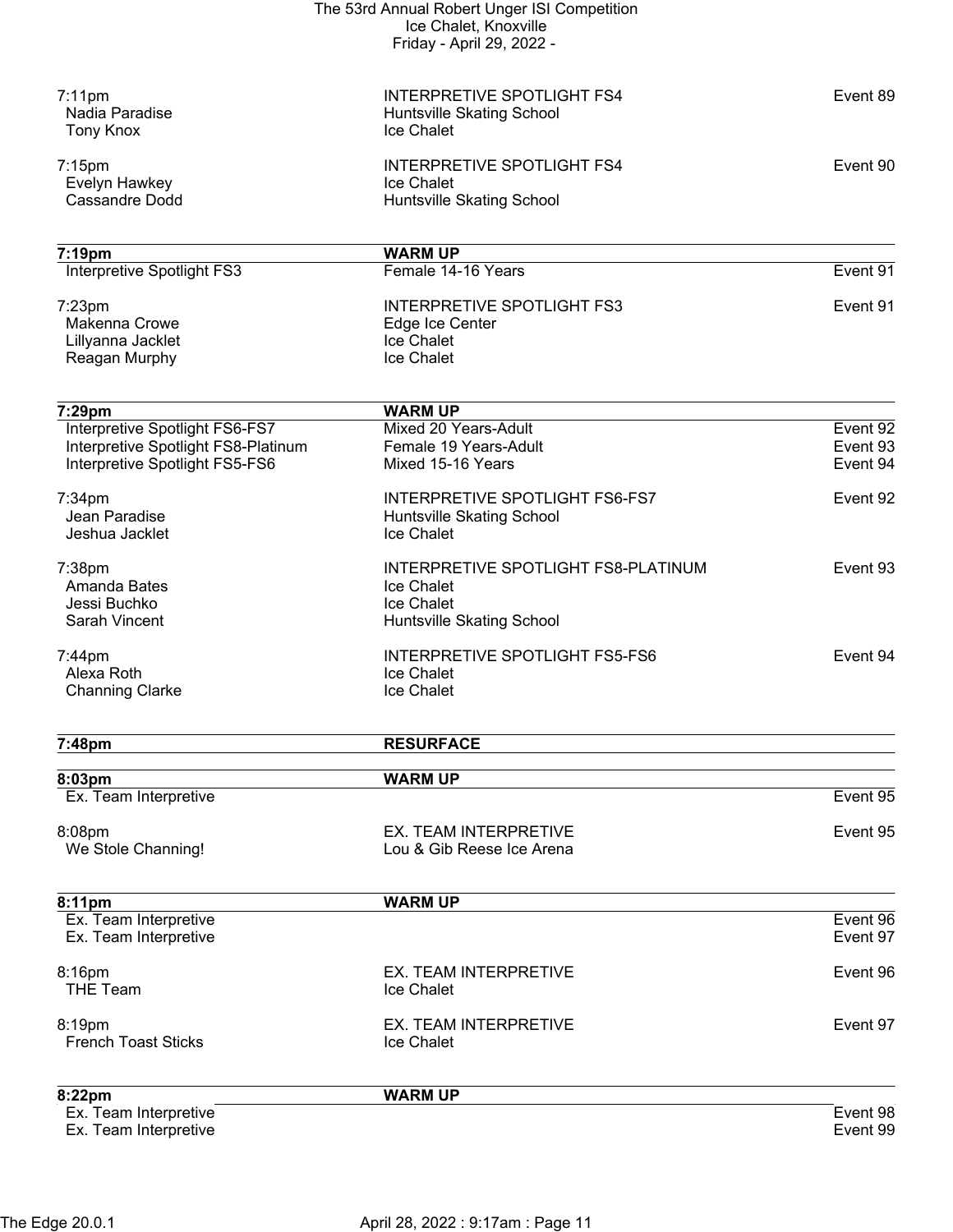8:27pm<br>
EX. TEAM INTERPRETIVE Event 98<br>
Triple Double Trouble **Exercity** Exercise Chalet Triple Double Trouble

Masters of Mayhem

8:30pm EX. TEAM INTERPRETIVE Event 99

**8:33pm END OF DAYS EVENTS**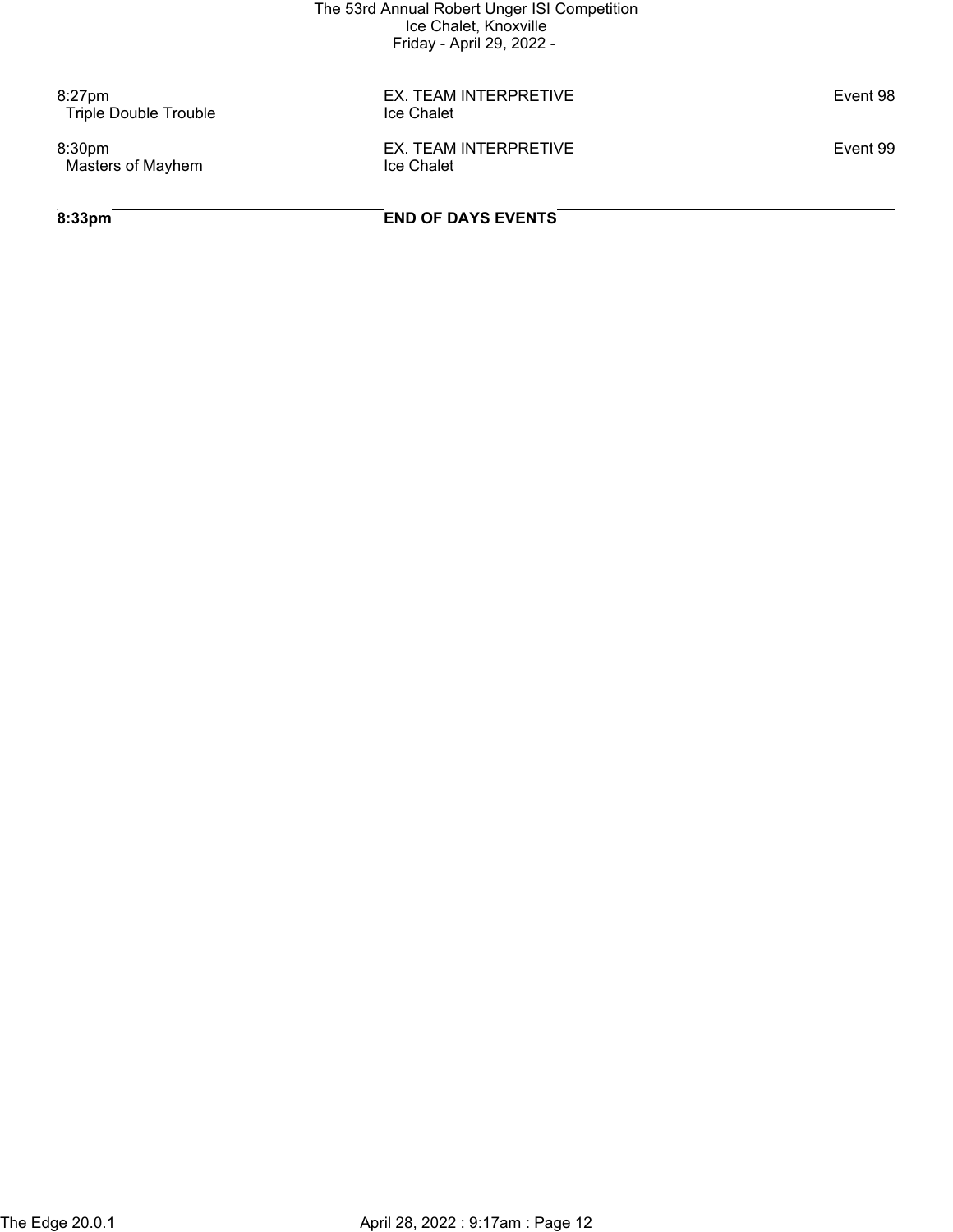|                             | Odiurudy - April Ju, Zuzz -      |           |
|-----------------------------|----------------------------------|-----------|
| 6:45am                      | <b>RESURFACE</b>                 |           |
| 7:00am                      | <b>PRACTICE</b>                  |           |
| 7:45am                      | <b>RESURFACE</b>                 |           |
| 8:00am                      | <b>WARM UP</b>                   |           |
| Rhythmic Ribbon FS4         | Female 11-13 Years               | Event 100 |
| <b>Rhythmic Ball FS5</b>    | Female 18 Years                  | Event 101 |
| Rhythmic Ball FS7           | Male 18 Years                    | Event 102 |
| Rhythmic Ribbon FS6         | Female 14 Years                  | Event 103 |
| Rhythmic Ribbon FS7-8       | Male 16-20 Years                 | Event 104 |
| $8:05$ am                   | <b>RHYTHMIC RIBBON FS4</b>       | Event 100 |
| Isabella Mitchell           | Huntsville Skating School        |           |
| Hannah Hausman              | Lou & Gib Reese Ice Arena        |           |
| 8:10am                      | <b>RHYTHMIC BALL FS5</b>         | Event 101 |
| <b>Charlet Geiger</b>       | Lou & Gib Reese Ice Arena        |           |
| 8:12am                      | <b>RHYTHMIC BALL FS7</b>         | Event 102 |
| Austin Johnson              | Lou & Gib Reese Ice Arena        |           |
| 8:15am                      | <b>RHYTHMIC RIBBON FS6</b>       | Event 103 |
| Sora Imai                   | Ice Chalet                       |           |
| 8:18am                      | <b>RHYTHMIC RIBBON FS7-8</b>     | Event 104 |
| Jeshua Jacklet              | Ice Chalet                       |           |
| Noah Hausman                | Lou & Gib Reese Ice Arena        |           |
|                             |                                  |           |
| 8:24am                      | <b>WARM UP</b>                   |           |
| Rhythmic Ribbon FS1-3       | Female 14 Years                  | Event 105 |
| Rhythmic Ribbon FS2         | Female Adult                     | Event 106 |
| Rhythmic Ribbon FS3         | Female 11 Years                  | Event 107 |
| Rhythmic Ribbon FS4         | Female 14-17 Years               | Event 108 |
| 8:29am                      | <b>RHYTHMIC RIBBON FS1-3</b>     | Event 105 |
| <b>Haley McAdams</b>        | Huntsville Skating School        |           |
| Makenna Crowe               | Edge Ice Center                  |           |
| Lillyanna Jacklet           | Ice Chalet                       |           |
| 8:37am                      | <b>RHYTHMIC RIBBON FS2</b>       | Event 106 |
| Helen Sylvester             | Huntsville Skating School        |           |
| 8:39am                      | <b>RHYTHMIC RIBBON FS3</b>       | Event 107 |
| <b>Adalyn Martin</b>        | Lou & Gib Reese Ice Arena        |           |
| 8:42am                      | <b>RHYTHMIC RIBBON FS4</b>       | Event 108 |
| Josie Jarrett               | Ice Chalet                       |           |
| <b>Cassandre Dodd</b>       | Huntsville Skating School        |           |
|                             |                                  |           |
| 8:47am<br>Rhythmic Hoop FS2 | <b>WARM UP</b><br>Female 9 Years | Event 109 |
| Rhythmic Hoop FS3           | <b>Female Adult</b>              | Event 110 |
| Rhythmic Hoop FS4           | Female 11 Years                  | Event 111 |
| Rhythmic Hoop FS4           | Female 16 Years                  | Event 112 |
|                             |                                  |           |

8:52am RHYTHMIC HOOP FS2 Event 109 Lillian Doss **Huntsville Skating School**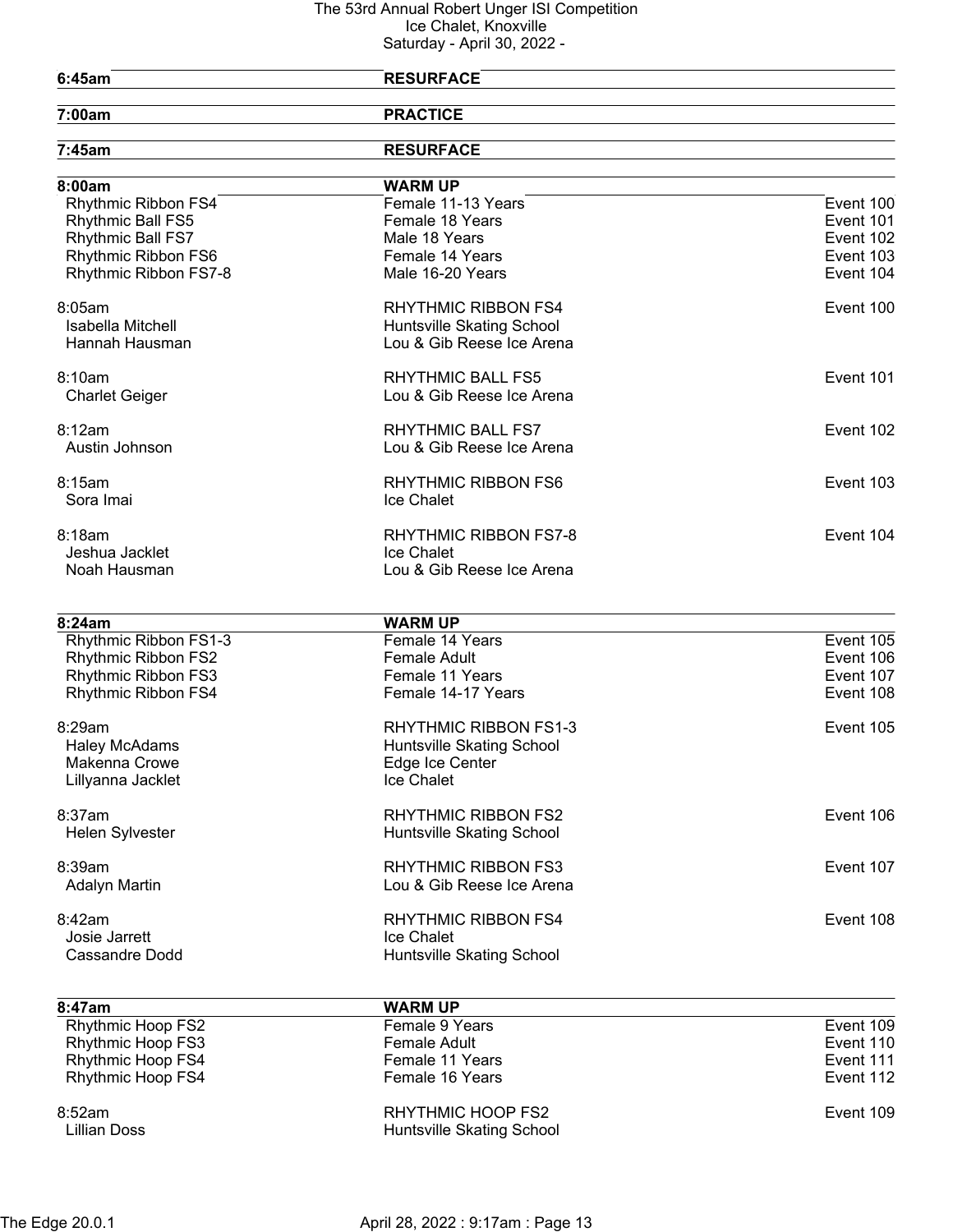| The 53rd Annual Robert Unger ISI Competition |
|----------------------------------------------|
| Ice Chalet, Knoxville                        |
| Saturday - April 30, 2022 -                  |

| 8:54am<br>Autumn Knoth-Jez                       | RHYTHMIC HOOP FS3<br>Huntsville Skating School | Event 110 |
|--------------------------------------------------|------------------------------------------------|-----------|
| 8:57am<br>Isabella Mitchell                      | RHYTHMIC HOOP FS4<br>Huntsville Skating School | Event 111 |
| 8:59am<br><b>Rosie Christy</b>                   | RHYTHMIC HOOP FS4<br>Lou & Gib Reese Ice Arena | Event 112 |
| 9:02am                                           | <b>WARM UP</b>                                 |           |
| Jump & Spin Low                                  | Female 6-10 Years                              | Event 113 |
| Jump & Spin Low                                  | Mixed 8-9 Years                                | Event 114 |
| 9:05am                                           | <b>JUMP &amp; SPIN LOW</b>                     | Event 113 |
| Evelyn Heatherly<br>Norah Paige Sawyers          | Ice Chalet                                     |           |
| <b>Barbara Nicks</b><br>Alina Orlovskyy          | Ice Chalet                                     |           |
| 9:09am                                           | <b>JUMP &amp; SPIN LOW</b>                     | Event 114 |
| <b>Whitley Bauguess</b><br>Evelyn Rose Swindeman | Ice Chalet                                     |           |
| Lilah Hirtzinger<br>lylah Kruise                 | Lou & Gib Reese Ice Arena                      |           |
| <b>William Bauguess</b>                          | Ice Chalet                                     |           |

| 9:15am                                      | <b>WARM UP</b>                |           |
|---------------------------------------------|-------------------------------|-----------|
| Jump & Spin Bronze                          | Mixed 8-9 Years               | Event 115 |
| Jump & Spin Bronze                          | Female 9-11 Years             | Event 116 |
| Jump & Spin Bronze                          | Mixed 14-19 Years             | Event 117 |
| Jump & Spin Bronze                          | Mixed Adult                   | Event 118 |
| 9:18am                                      | <b>JUMP &amp; SPIN BRONZE</b> | Event 115 |
| Isaac Hausman<br><b>Melody Martin</b>       | Lou & Gib Reese Ice Arena     |           |
| 9:20am                                      | <b>JUMP &amp; SPIN BRONZE</b> | Event 116 |
| Hannah Rieger<br><b>Allison Reynolds</b>    | Ice Chalet                    |           |
| <b>Lily Mitchell</b><br>Kyleigh Pinkston    | Ice Chalet                    |           |
| Mairen Stiefel<br><b>Isabelle Swindeman</b> | Ice Chalet                    |           |
| 9:26am                                      | <b>JUMP &amp; SPIN BRONZE</b> | Event 117 |
| George Kohnstamm<br>Carly Farone            | Ice Chalet                    |           |
| Reagan Murphy<br><b>Rachil McAllister</b>   | Ice Chalet                    |           |
| 9:30am                                      | <b>JUMP &amp; SPIN BRONZE</b> | Event 118 |
| Dan Moore<br>Helen Sylvester                | Huntsville Skating School     |           |

Colton Jarrett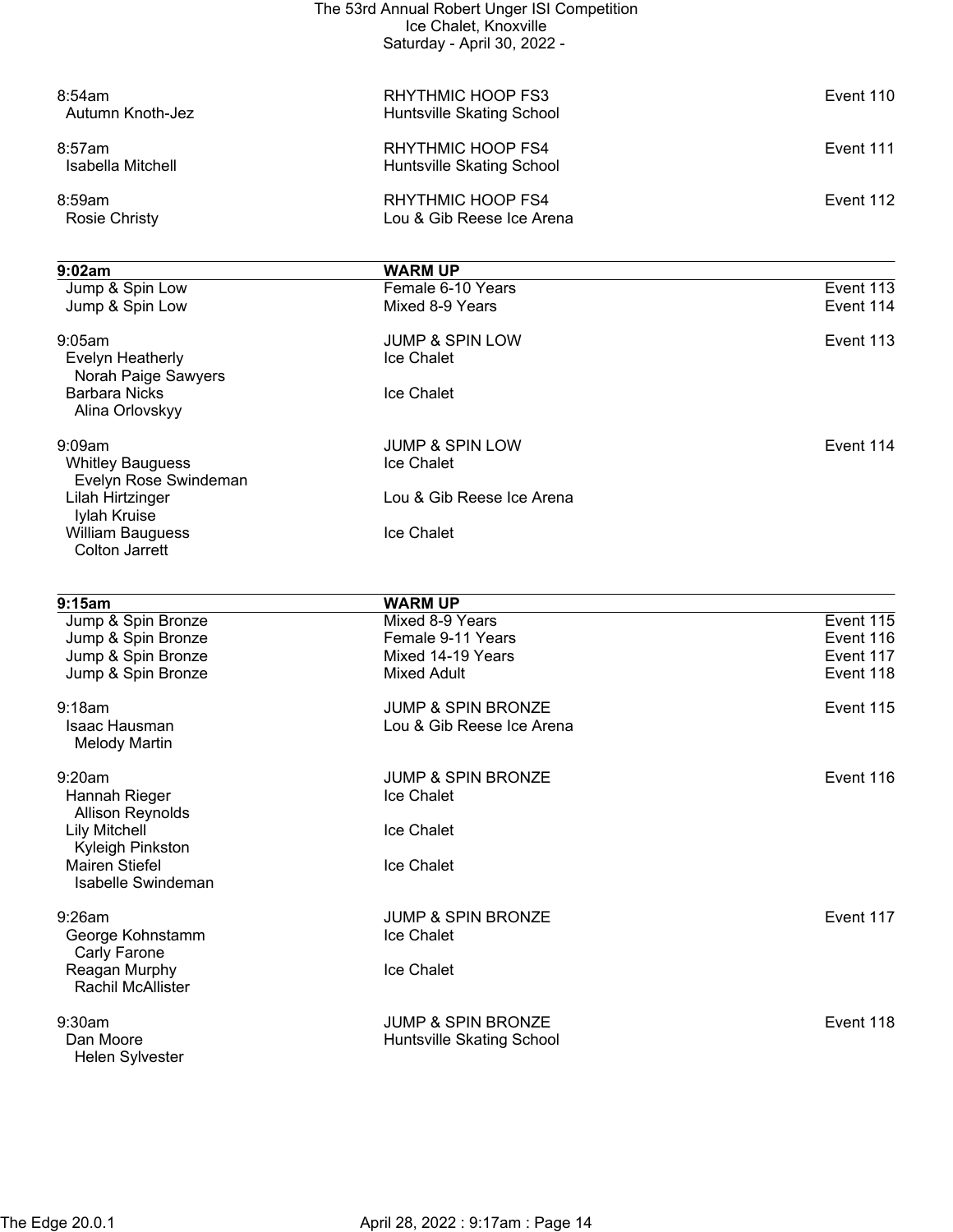| 9:32am                                    | <b>WARM UP</b>                |           |
|-------------------------------------------|-------------------------------|-----------|
| Jump & Spin Silver                        | Female 10-14 Years            | Event 119 |
| Jump & Spin Silver                        | Female 12-15 Years            | Event 120 |
| Jump & Spin Silver                        | Mixed 13-26 Years             | Event 121 |
| Jump & Spin Silver                        | <b>Female Adult</b>           | Event 122 |
| 9:35am                                    | <b>JUMP &amp; SPIN SILVER</b> | Event 119 |
| Samantha Bauguess<br>Samantha Rieger      | Ice Chalet                    |           |
| Ella Schall<br><b>Adalyn Martin</b>       | Lou & Gib Reese Ice Arena     |           |
| Isabella Mitchell<br><b>Haley McAdams</b> | Huntsville Skating School     |           |
| 9:42am                                    | <b>JUMP &amp; SPIN SILVER</b> | Event 120 |
| <b>Maddison Ragle</b><br>Ava Burleson     | Ice Chalet                    |           |
| Caitlin Orr<br>Alexandra Amyx             | Lou & Gib Reese Ice Arena     |           |
| <b>Charlotte Hardt</b><br>Alice Jinks     | Huntsville Skating School     |           |
| 9:50am                                    | <b>JUMP &amp; SPIN SILVER</b> | Event 121 |
| Leah Dalili<br>Alisa Apostoaei            | Ice Chalet                    |           |
| Lillyanna Jacklet<br>Josie Jarrett        | Ice Chalet                    |           |
| Andrew Giovengo<br>Grace Graham           | Ice Chalet                    |           |
| 9:57am                                    | <b>JUMP &amp; SPIN SILVER</b> | Event 122 |
| Autumn Knoth-Jez<br>Jennifer Arnold       | Huntsville Skating School     |           |

| 10:00am                               | <b>RESURFACE</b>                |           |
|---------------------------------------|---------------------------------|-----------|
| 10:15am                               | <b>WARM UP</b>                  |           |
| Jump & Spin Gold                      | Mixed 18-20 Years               | Event 123 |
| Jump & Spin Platinum                  | Mixed 16-19 Years               | Event 124 |
| Jump & Spin Platinum                  | Female 25 Years-Adult           | Event 125 |
| 10:18am                               | <b>JUMP &amp; SPIN GOLD</b>     | Event 123 |
| <b>Bonnie Dudley</b><br>Jaedyn Sobota | Ice Chalet                      |           |
| Jeshua Jacklet                        | Ice Chalet                      |           |
| <b>Shannon Davis</b>                  |                                 |           |
| 10:23am                               | <b>JUMP &amp; SPIN PLATINUM</b> | Event 124 |
| Noah Hausman<br>Abigail Bagent        | Lou & Gib Reese Ice Arena       |           |
| Ericka Walter                         | Huntsville Skating School       |           |
| Sarah Vincent                         |                                 |           |
| 10:28am                               | <b>JUMP &amp; SPIN PLATINUM</b> | Event 125 |
| Amanda Bates                          | Ice Chalet                      |           |
| Jessi Buchko                          |                                 |           |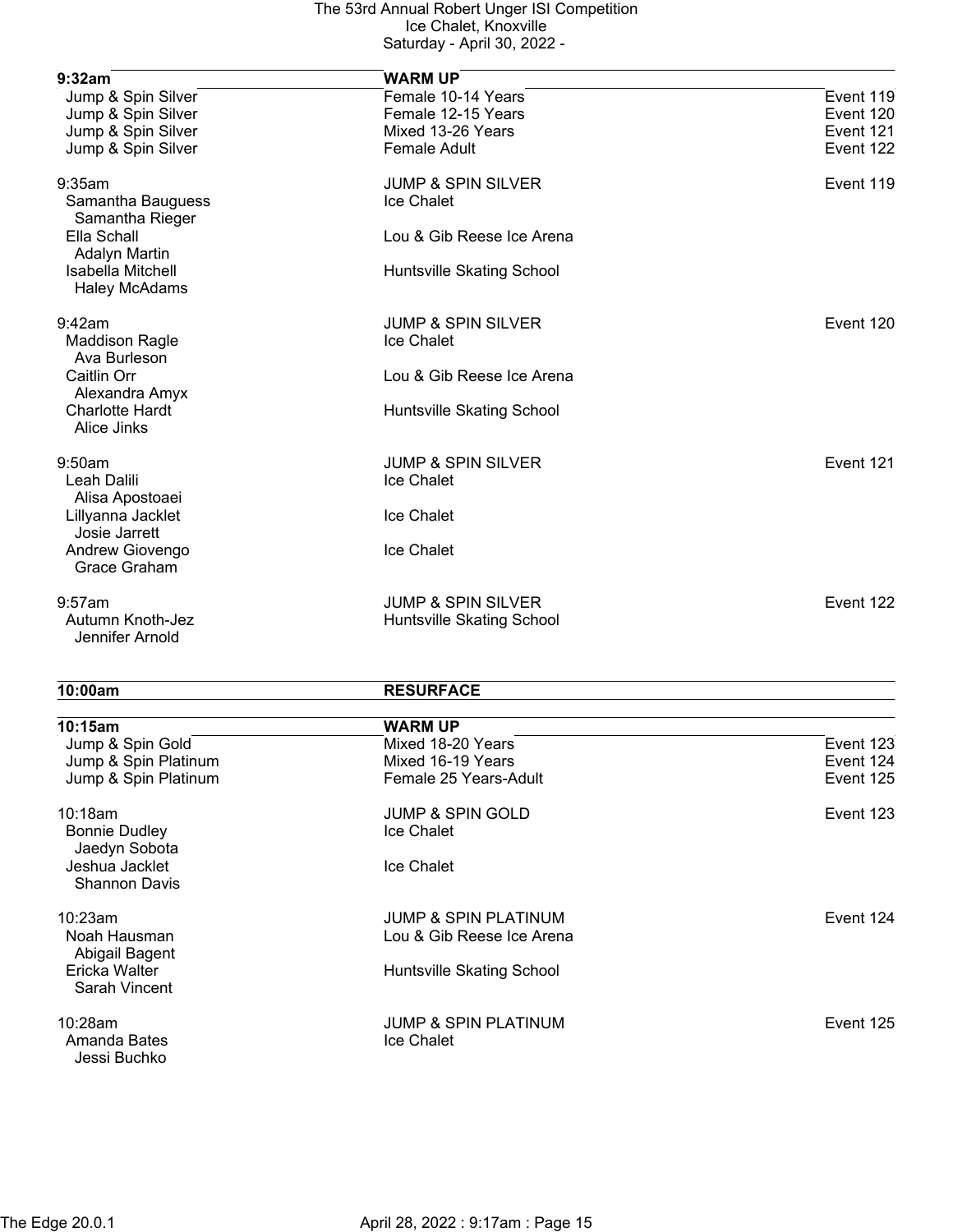| 10:30am           | <b>WARM UP</b>            |           |
|-------------------|---------------------------|-----------|
| Special Skater 1  | Male 10 Years             | Event 126 |
| Special Skater 1  | Male 10 Years             | Event 127 |
| Special Skater 2  | Female 23 Years           | Event 128 |
| Special Skater 3  | Female 28 Years           | Event 129 |
| Special Skater 3  | Male Adult                | Event 130 |
| Special Skater 4  | <b>Female Adult</b>       | Event 131 |
| 10:35am           | <b>SPECIAL SKATER 1</b>   | Event 126 |
| Paul Davis        | Huntsville Skating School |           |
| $10:37$ am        | <b>SPECIAL SKATER 1</b>   | Event 127 |
| Erik Davis        | Huntsville Skating School |           |
| 10:39am           | <b>SPECIAL SKATER 2</b>   | Event 128 |
| Laura Beth Matus  | Huntsville Skating School |           |
| 10:41am           | <b>SPECIAL SKATER 3</b>   | Event 129 |
| Carolyn Snoddy    | Huntsville Skating School |           |
| 10:43am           | <b>SPECIAL SKATER 3</b>   | Event 130 |
| Anthony Lewis     | Huntsville Skating School |           |
| $10:45$ am        | <b>SPECIAL SKATER 4</b>   | Event 131 |
| <b>Kelly Rice</b> | Huntsville Skating School |           |

| 10:47am                   | <b>WARM UP</b>            |           |
|---------------------------|---------------------------|-----------|
| Stroking Pre Alpha        | Female 6-7 Years          | Event 132 |
| Stroking Pre Alpha-Alpha  | Female 6-7 Years          | Event 133 |
| <b>Stroking Alpha</b>     | Mixed 8-9 Years           | Event 134 |
| <b>Stroking Beta</b>      | Female 7-8 Years          | Event 135 |
| <b>Stroking Beta</b>      | Female 9 Years            | Event 136 |
| <b>Stroking Pre Alpha</b> | Female 13 Years           | Event 137 |
| 10:47am                   | <b>STROKING PRE ALPHA</b> | Event 132 |
| Maya Chohan               | Ice Chalet                |           |
| Ryan Allen                | Ice Chalet                |           |
| <b>Faith Blair</b>        | Ice Chalet                |           |
| 10:52am                   | STROKING PRE ALPHA-ALPHA  | Event 133 |
| Savannah Christian        | Ice Chalet                |           |
| Evelyn Heatherly          | Ice Chalet                |           |
| 10:55am                   | <b>STROKING ALPHA</b>     | Event 134 |
| <b>William Bauguess</b>   | Ice Chalet                |           |
| Ella Neal                 | Edge Ice Center           |           |
| 10:58am                   | <b>STROKING BETA</b>      | Event 135 |
| Alina Orlovskyy           | Ice Chalet                |           |
| Lilah Hirtzinger          | Lou & Gib Reese Ice Arena |           |
| 11:01am                   | <b>STROKING BETA</b>      | Event 136 |
| Iylah Kruise              | Lou & Gib Reese Ice Arena |           |
| Evelyn Rose Swindeman     | Ice Chalet                |           |
| 11:04am                   | <b>STROKING PRE ALPHA</b> | Event 137 |
| Zoey Jones                | Ice Chalet                |           |
|                           |                           |           |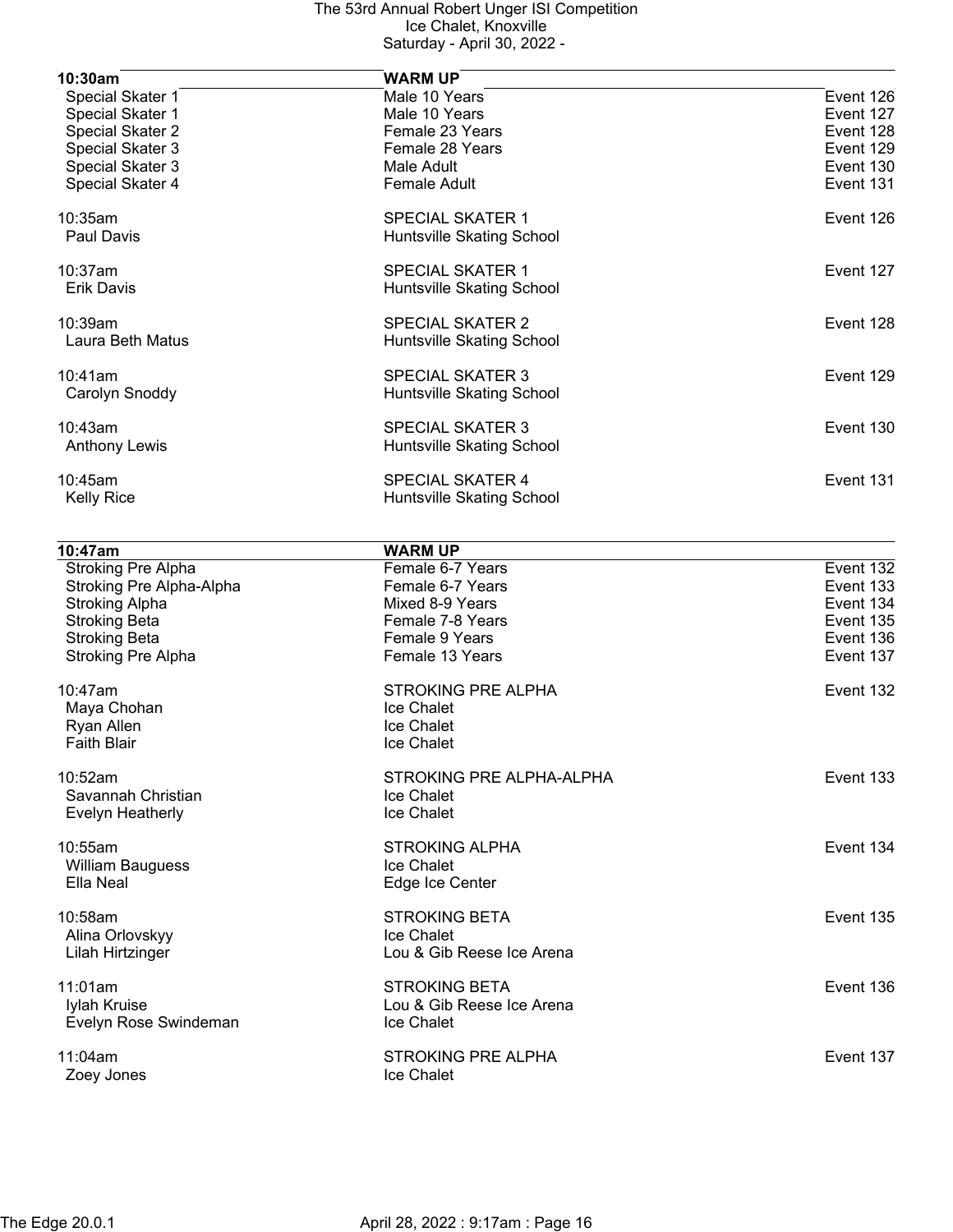| 11:05am                    | <b>WARM UP</b>            |           |
|----------------------------|---------------------------|-----------|
| <b>Stroking Alpha</b>      | Female 16 Years           | Event 138 |
| <b>Stroking Beta</b>       | Female 9-10 Years         | Event 139 |
| <b>Stroking Beta</b>       | Male Adult                | Event 140 |
| <b>Stroking Beta-Gamma</b> | Mixed 14 Years            | Event 141 |
| <b>Stroking Gamma</b>      | <b>Female Adult</b>       | Event 142 |
| <b>Stroking Delta</b>      | Mixed 8 Years             | Event 143 |
| <b>Stroking Delta</b>      | Female 12 Years           | Event 144 |
| 11:05am                    | <b>STROKING ALPHA</b>     | Event 138 |
| Amy Davis                  | Ice Chalet                |           |
| 11:07am                    | <b>STROKING BETA</b>      | Event 139 |
| Norah Paige Sawyers        | Ice Chalet                |           |
| Elienna Maxwell            | Ice Chalet                |           |
| 11:10am                    | <b>STROKING BETA</b>      | Event 140 |
| Dan Moore                  | Huntsville Skating School |           |
| 11:11am                    | STROKING BETA-GAMMA       | Event 141 |
| George Kohnstamm           | Ice Chalet                |           |
| Mollie O'Beirne            | Huntsville Skating School |           |
| 11:14am                    | <b>STROKING GAMMA</b>     | Event 142 |
| Rebecca Booth              | Huntsville Skating School |           |
| 11:16am                    | <b>STROKING DELTA</b>     | Event 143 |
| <b>Whitley Bauguess</b>    | Ice Chalet                |           |
| <b>Colton Jarrett</b>      | Ice Chalet                |           |
| Eden McMahan               | Ice Chalet                |           |
| 11:20am                    | <b>STROKING DELTA</b>     | Event 144 |
| Sophie Caffrey             | Ice Chalet                |           |
| 11:22am                    | <b>WARM UP</b>            |           |
| <b>Stroking FS1</b>        | Female 8-9 Years          | Event 145 |
| <b>Stroking FS1</b>        | Female 10-11 Years        | Event 146 |
| <b>Stroking FS1</b>        | Female 16-24 Years        | Event 147 |
| <b>Stroking FS2</b>        | Female 10-11 Years        | Event 148 |
|                            |                           |           |
| 11:22am                    | <b>STROKING FS1</b>       | Event 145 |
| <b>Brooke Ming</b>         | Huntsville Skating School |           |
| Emma Nolen                 | Ice Chalet                |           |
| 11:25am                    | <b>STROKING FS1</b>       | Event 146 |
| Claire Clayton             | Huntsville Skating School |           |
| Isabelle Swindeman         | Ice Chalet                |           |
| 11:28am                    | <b>STROKING FS1</b>       | Event 147 |
| Carly Farone               | Ice Chalet                |           |
| Grace King                 | Ice Chalet                |           |
| 11:31am                    | <b>STROKING FS2</b>       | Event 148 |
| Reese McMahan              | Ice Chalet                |           |
| Mairen Stiefel             | Ice Chalet                |           |
| <b>Caitlyn Nix</b>         | Huntsville Skating School |           |
| Kyleigh Pinkston           | Ice Chalet                |           |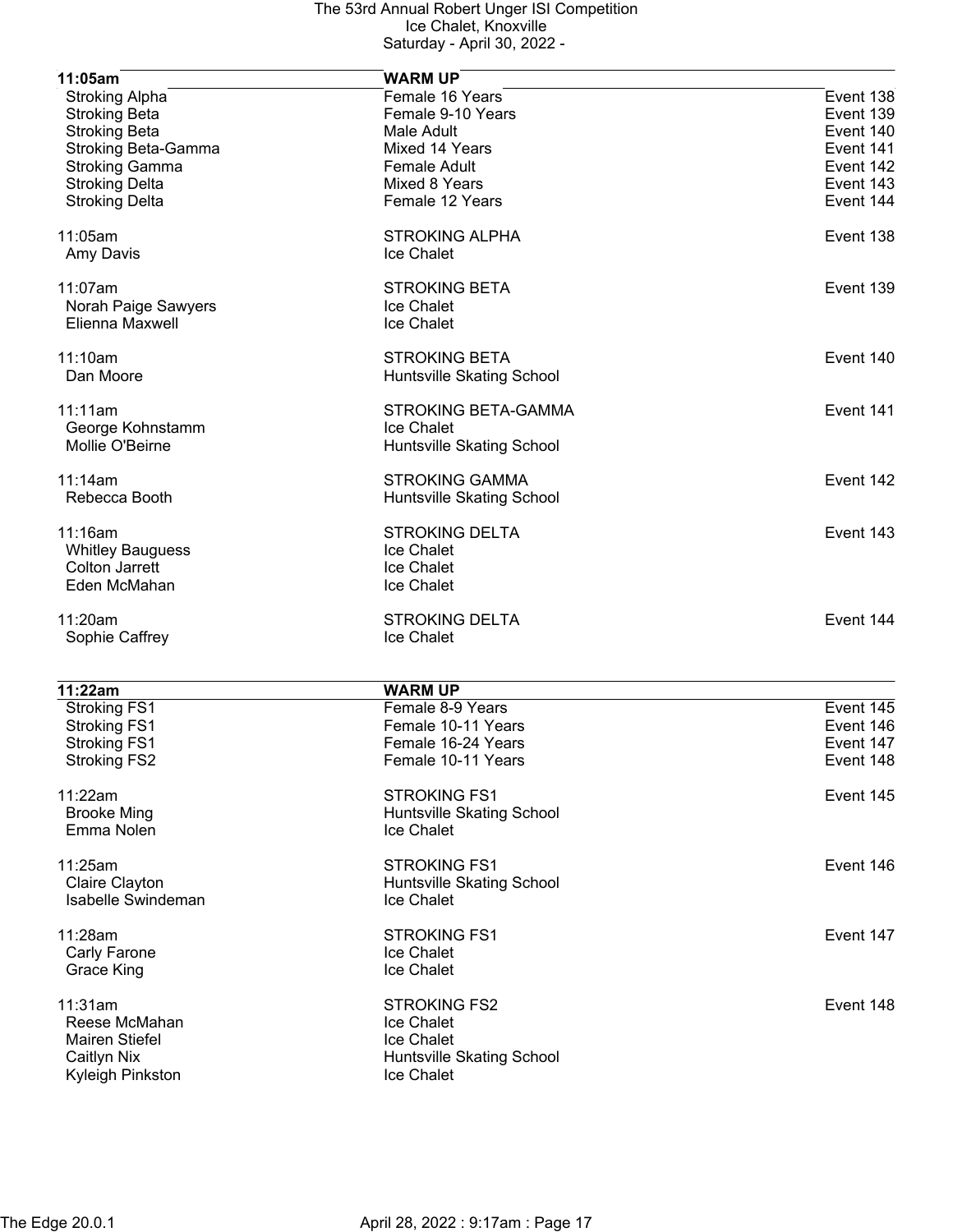| 11:37am                  | <b>WARM UP</b>            |           |
|--------------------------|---------------------------|-----------|
| Stroking FS2-FS3         | Female 19 Years-Adult     | Event 149 |
| Stroking FS3-FS4         | Mixed 9-10 Years          | Event 150 |
| <b>Stroking FS3</b>      | Female 11-12 Years        | Event 151 |
| <b>Stroking FS3</b>      | Female 14-15 Years        | Event 152 |
|                          |                           |           |
| 11:37am                  | STROKING FS2-FS3          | Event 149 |
| <b>Rachil McAllister</b> | Ice Chalet                |           |
| Helen Sylvester          | Huntsville Skating School |           |
| 11:40am                  | STROKING FS3-FS4          | Event 150 |
| Hannah Rieger            | Ice Chalet                |           |
| Megan Stewart            | Huntsville Skating School |           |
| Mark Novak               | Huntsville Skating School |           |
| Samantha Bauguess        | Ice Chalet                |           |
|                          |                           |           |
| 11:46am                  | <b>STROKING FS3</b>       | Event 151 |
| Samantha Rieger          | Ice Chalet                |           |
| <b>Maddison Ragle</b>    | Ice Chalet                |           |
| 11:49am                  | <b>STROKING FS3</b>       | Event 152 |
| Makenna Crowe            | Edge Ice Center           |           |
| Corinne Hawkey           | Ice Chalet                |           |
|                          |                           |           |
|                          |                           |           |
| 11:52am                  | <b>WARM UP</b>            |           |
| <b>Stroking FS4</b>      | Female 12-13 Years        | Event 153 |
| <b>Stroking FS4</b>      | Female 14-15 Years        | Event 154 |
| <b>Stroking FS4</b>      | Female 23 Years           | Event 155 |
| 11:52am                  | <b>STROKING FS4</b>       | Event 153 |
| <b>Charlotte Hardt</b>   | Huntsville Skating School |           |
| Leah Dalili              | Ice Chalet                |           |
|                          |                           |           |
| 11:55am                  | <b>STROKING FS4</b>       | Event 154 |
| Emma Herring             | Huntsville Skating School |           |
| Josie Jarrett            | Ice Chalet                |           |
| Sydney Chan              | Ice Chalet                |           |
|                          |                           |           |
| 11:59am                  | <b>STROKING FS4</b>       | Event 155 |
| Nadia Paradise           | Huntsville Skating School |           |
|                          |                           |           |
| 12:01pm                  | <b>WARM UP</b>            |           |
| <b>Stroking FS5</b>      | Female 15 Years           | Event 156 |
| <b>Stroking FS6</b>      | Female Adult              | Event 157 |
| <b>Stroking FS8</b>      | <b>Female Adult</b>       | Event 158 |
| <b>Stroking Gold</b>     | Female 16 Years           | Event 159 |
| 12:01pm                  | <b>STROKING FS5</b>       | Event 156 |
| Alexa Roth               | Ice Chalet                |           |
|                          |                           |           |
| 12:02pm                  | <b>STROKING FS6</b>       | Event 157 |
| Jean Paradise            | Huntsville Skating School |           |
|                          |                           |           |
| 12:04pm                  | <b>STROKING FS8</b>       | Event 158 |
| Amanda Bates             | Ice Chalet                |           |
| 12:05pm                  | <b>STROKING GOLD</b>      | Event 159 |
| Emma Ogle                | Ice Chalet                |           |
|                          |                           |           |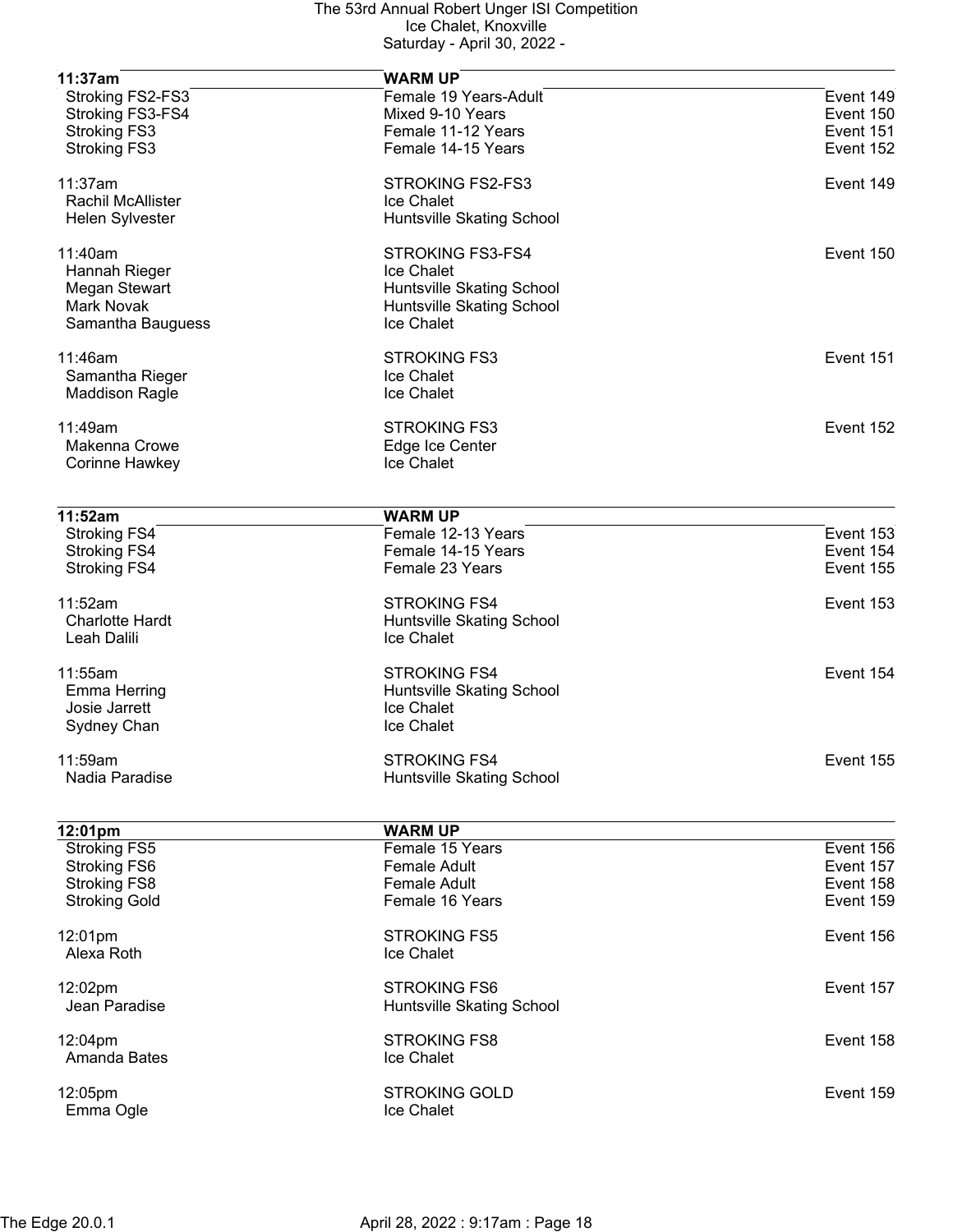| 12:07pm                                                     | <b>WARM UP</b>                        |           |
|-------------------------------------------------------------|---------------------------------------|-----------|
| Artistic FS7                                                | Mixed 18-20 Years                     | Event 160 |
|                                                             |                                       |           |
| 12:12pm                                                     | <b>ARTISTIC FS7</b>                   | Event 160 |
| Abigail Bagent                                              | Lou & Gib Reese Ice Arena             |           |
| Jaedyn Sobota                                               | Ice Chalet                            |           |
| Jeshua Jacklet                                              | Ice Chalet                            |           |
| 12:21pm                                                     | <b>RESURFACE</b>                      |           |
| 12:36pm                                                     | <b>PRACTICE</b>                       |           |
|                                                             |                                       |           |
| $1:21$ pm                                                   | <b>WARM UP</b>                        |           |
| Dance Pro Ptnr 7: Tango                                     | Mixed 16-18 Years                     | Event 161 |
| Dance Mixed 7: Rocker Foxtrot                               | Mixed 16-18 Years                     | Event 162 |
| $1:26$ pm                                                   | <b>TANGO</b>                          | Event 161 |
| Abigail Bagent                                              | Lou & Gib Reese Ice Arena             |           |
| Noah Hausman                                                |                                       |           |
| $1:29$ pm                                                   | ROCKER FOXTROT                        | Event 162 |
| Noah Hausman                                                | Lou & Gib Reese Ice Arena             |           |
| <b>Charlet Geiger</b>                                       |                                       |           |
|                                                             |                                       |           |
| 1:32 <sub>pm</sub><br>Ex. Dance Int'l Silver Samba Platinum | <b>WARM UP</b><br>Female 18 Years     | Event 163 |
| Ex. Rhythm Dance Platinum                                   | Female 16 Years                       | Event 164 |
| Dance Pro Ptnr 7: Rocker Foxtrot                            | Mixed 16-18 Years                     | Event 165 |
|                                                             |                                       |           |
| $1:37$ pm                                                   | EX. DANCE INT'L SILVER SAMBA PLATINUM | Event 163 |
| Abigail Bagent                                              | Lou & Gib Reese Ice Arena             |           |
| 1:40 <sub>pm</sub>                                          | EX. RHYTHM DANCE PLATINUM             | Event 164 |
| Emma Ogle                                                   | Ice Chalet                            |           |
|                                                             |                                       |           |
| 1:42pm                                                      | ROCKER FOXTROT                        | Event 165 |
| Noah Hausman                                                | Lou & Gib Reese Ice Arena             |           |
| Abigail Bagent                                              |                                       |           |
|                                                             |                                       |           |
| 1:45pm                                                      | <b>RESURFACE</b>                      |           |
| 2:00 <sub>pm</sub>                                          | <b>WARM UP</b>                        |           |
| Tot 3                                                       | Male 4 Years                          | Event 166 |
| Pre Alpha                                                   | Female 6-7 Years                      | Event 167 |
| Pre Alpha                                                   | Female 7 Years                        | Event 168 |
| Pre Alpha                                                   | Female 9-13 Years                     | Event 169 |
| Alpha                                                       | Female 6-7 Years                      | Event 170 |
|                                                             |                                       |           |
| $2:05$ pm                                                   | TOT <sub>3</sub>                      | Event 166 |
| <b>Ron Blair</b>                                            | Ice Chalet                            |           |
| 2:07pm                                                      | PRE ALPHA                             | Event 167 |
| <b>Faith Blair</b>                                          | Ice Chalet                            |           |
| Phia Reed                                                   | Ice Chalet                            |           |
| $2:11$ pm                                                   | PRE ALPHA                             | Event 168 |
| Ryan Allen                                                  | Ice Chalet                            |           |
| Savannah Christian                                          | Ice Chalet                            |           |
| Phoebe Reed                                                 | Ice Chalet                            |           |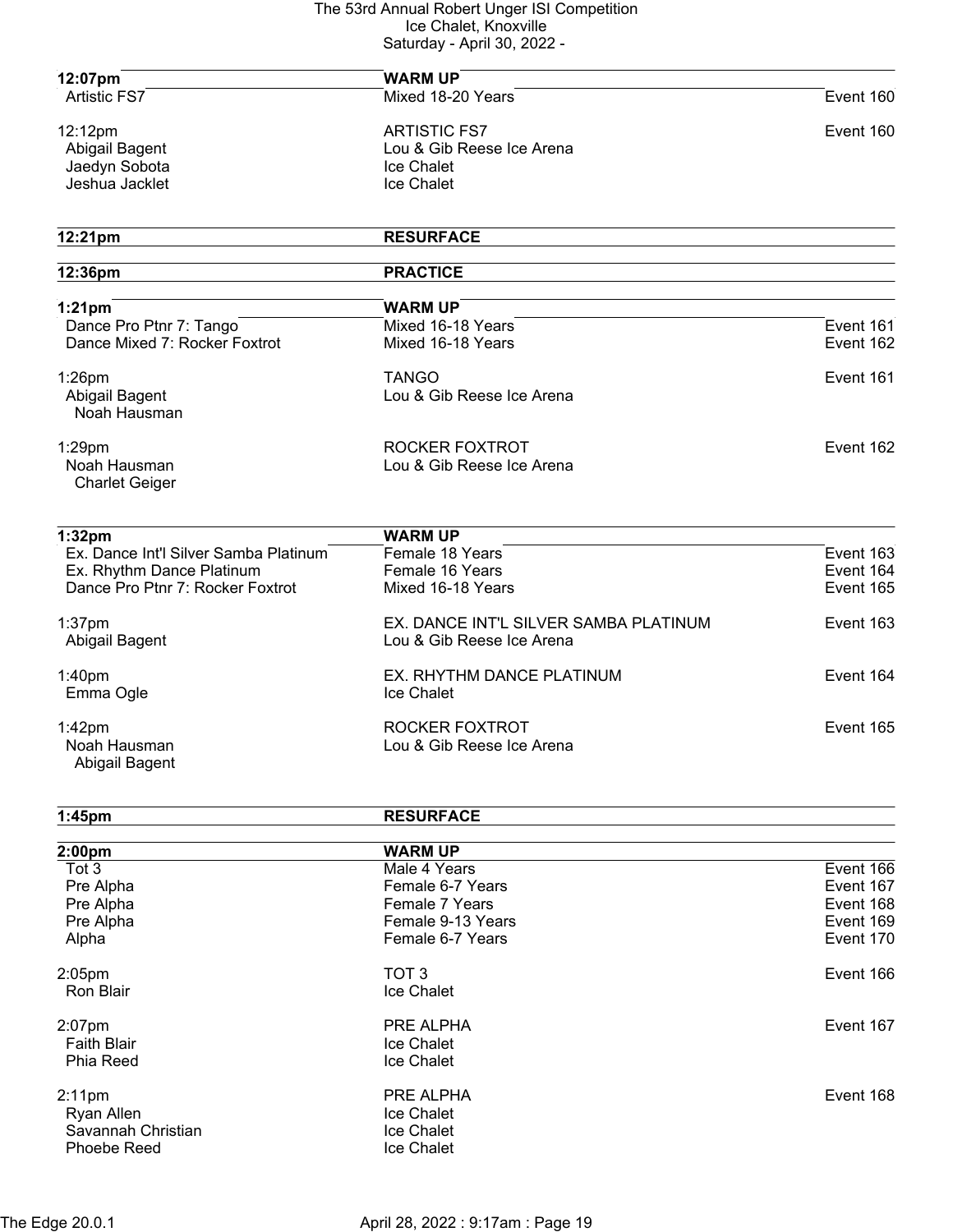| $2:17$ pm<br>Paige Reed<br>Zoey Jones         | PRE ALPHA<br>Ice Chalet<br>Ice Chalet                   | Event 169  |
|-----------------------------------------------|---------------------------------------------------------|------------|
| $2:21$ pm<br>Evelyn Heatherly<br>Kylie Harden | <b>ALPHA</b><br>Ice Chalet<br>Huntsville Skating School | Event 170  |
|                                               |                                                         |            |
| 2:25pm<br>Alpha                               | <b>WARM UP</b><br>Male 8 Years                          | Event 171  |
| Alpha                                         | Female 9-10 Years                                       | Event 172  |
| Alpha                                         | Female 13-16 Years                                      | Event 173  |
| <b>Beta</b>                                   | Female 7-9 Years                                        | Event 174  |
| 2:30 <sub>pm</sub>                            | <b>ALPHA</b>                                            | Event 171  |
| <b>William Bauguess</b>                       | Ice Chalet                                              |            |
| 2:32 <sub>pm</sub>                            | <b>ALPHA</b>                                            | Event 172  |
| Ella Neal                                     | Edge Ice Center                                         |            |
| <b>Piper Reed</b>                             | Ice Chalet                                              |            |
| $2:36$ pm                                     | <b>ALPHA</b>                                            | Event 173  |
| Amy Davis                                     | Ice Chalet                                              |            |
| Kelly VanWinkle                               | Ice Chalet                                              |            |
| 2:40pm                                        | <b>BETA</b>                                             | Event 174  |
| Alina Orlovskyy                               | Ice Chalet                                              |            |
| Evelyn Rose Swindeman                         | Ice Chalet                                              |            |
| Elienna Maxwell                               | Ice Chalet                                              |            |
| 2:46pm                                        | <b>WARM UP</b>                                          |            |
| <b>Beta</b>                                   | Female 10-14 Years                                      | Event 175  |
| <b>Beta</b>                                   | Female 20 Years                                         | Event 176  |
| Gamma                                         | Male 14 Years                                           | Event 177  |
| 2:51 <sub>pm</sub>                            | <b>BETA</b>                                             | Event 175  |
| Norah Paige Sawyers                           | Ice Chalet                                              |            |
| Katelyn Harden                                | Huntsville Skating School                               |            |
| Allie Killeffer                               | Ice Chalet                                              |            |
| Mollie O'Beirne                               | Huntsville Skating School                               |            |
| $2:59$ pm                                     | <b>BETA</b>                                             | Event 176  |
| Kaitlyn Radford                               | Ice Chalet                                              |            |
| $3:01$ pm                                     | <b>GAMMA</b>                                            | Event 177  |
| George Kohnstamm                              | Ice Chalet                                              |            |
|                                               |                                                         |            |
| 3:03pm<br>Delta                               | <b>WARM UP</b><br>Female 6 Years                        | Event 178  |
| Delta                                         | Female 8 Years                                          | Event 179  |
| Delta                                         | Female 14 Years                                         | Event 180  |
| Freestyle 1                                   | Female 9-11 Years                                       | Event 181  |
| Freestyle 2                                   | Female 10 Years                                         | Event 181A |
|                                               |                                                         |            |
| 3:08pm<br><b>Barbara Nicks</b>                | <b>DELTA</b><br>Ice Chalet                              | Event 178  |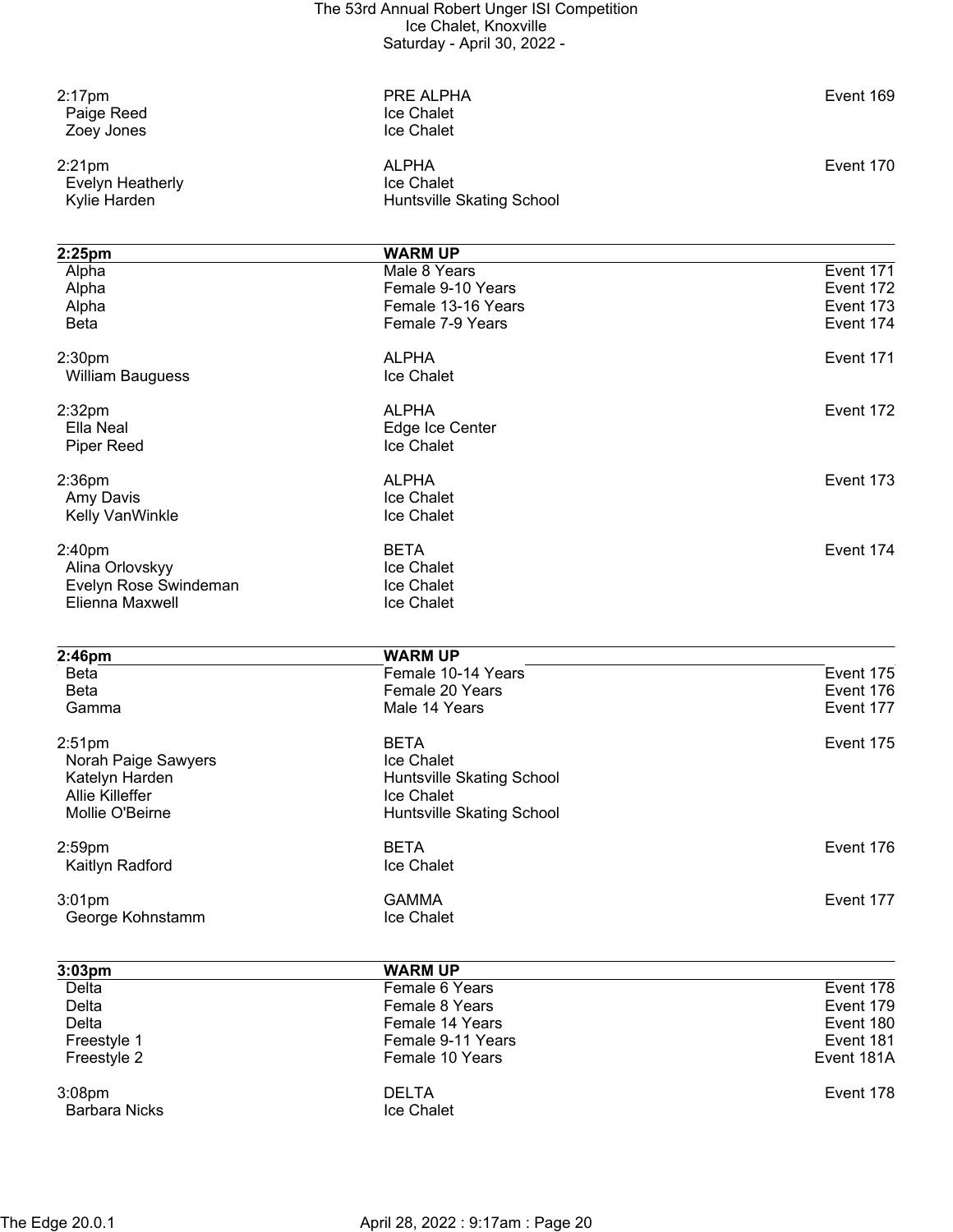| 3:10 <sub>pm</sub><br><b>Whitley Bauguess</b><br>Eden McMahan | <b>DELTA</b><br>Ice Chalet<br>Ice Chalet                      | Event 179  |
|---------------------------------------------------------------|---------------------------------------------------------------|------------|
| 3:14 <sub>pm</sub><br><b>Skyler Rose</b>                      | <b>DELTA</b><br>Ice Chalet                                    | Event 180  |
| $3:16$ pm<br>Callie Boucher<br>Isabelle Swindeman             | <b>FREESTYLE 1</b><br>Lou & Gib Reese Ice Arena<br>Ice Chalet | Event 181  |
| 3:21 <sub>pm</sub><br>Allison Reynolds                        | <b>FREESTYLE 2</b><br>Ice Chalet                              | Event 181A |
| 3:23 <sub>pm</sub>                                            | <b>WARM UP</b>                                                |            |
| Pairs 1                                                       | Mixed 8-9 Years                                               | Event 182  |

| Pairs 1<br>Ex. Pairs 1<br>Open Pairs Bronze                  | Mixed 8-9 Years<br>Mixed 15-26 Years<br>Mixed 16-18 Years | Event 182<br>Event 183<br>Event 184 |
|--------------------------------------------------------------|-----------------------------------------------------------|-------------------------------------|
| $3:28$ pm<br>Isaac Hausman<br><b>Melody Martin</b>           | PAIRS 1<br>Lou & Gib Reese Ice Arena                      | Event 182                           |
| 3:31 <sub>pm</sub><br><b>Grace Graham</b><br>Andrew Giovengo | EX. PAIRS 1<br><b>Ice Chalet</b>                          | Event 183                           |
| $3:33$ pm<br>Noah Hausman<br><b>Charlet Geiger</b>           | OPEN PAIRS BRONZE<br>Lou & Gib Reese Ice Arena            | Event 184                           |
| Austin Johnson                                               | Lou & Gib Reese Ice Arena                                 |                                     |

| 3:39 <sub>pm</sub> | <b>WARM UP</b>            |           |
|--------------------|---------------------------|-----------|
| Open FS Gold Short | Female 19 Years           | Event 185 |
| Open FS Platinum   | Female 17 Years           | Event 186 |
| $3:44$ pm          | OPEN FS GOLD SHORT        | Event 185 |
| Kaitlyn Nash       | Lou & Gib Reese Ice Arena |           |
| $3:47$ pm          | <b>OPEN FS PLATINUM</b>   | Event 186 |
| Ericka Walter      | Huntsville Skating School |           |

| 3:53 <sub>pm</sub> | <b>RESURFACE</b> |
|--------------------|------------------|
|                    |                  |
| 4:08 <sub>pm</sub> | <b>WARM UP</b>   |

Abigail Bagent

| 4:08pm                                   | <b>WARM UP</b>                                 |           |
|------------------------------------------|------------------------------------------------|-----------|
| Open FS Gold                             | Male 18 Years                                  | Event 187 |
| Open FS Gold                             | Female 19-20 Years                             | Event 188 |
| Open FS Gold                             | <b>Female Adult</b>                            | Event 189 |
| Open FS Platinum Short                   | Female 17 Years                                | Event 190 |
| $4:13 \text{pm}$                         | OPEN FS GOLD                                   | Event 187 |
| Austin Johnson                           | Lou & Gib Reese Ice Arena                      |           |
| 4:17pm                                   | OPEN FS GOLD                                   | Event 188 |
| Kristian Handley<br><b>Shannon Davis</b> | Huntsville Skating School<br><b>Ice Chalet</b> |           |
|                                          |                                                |           |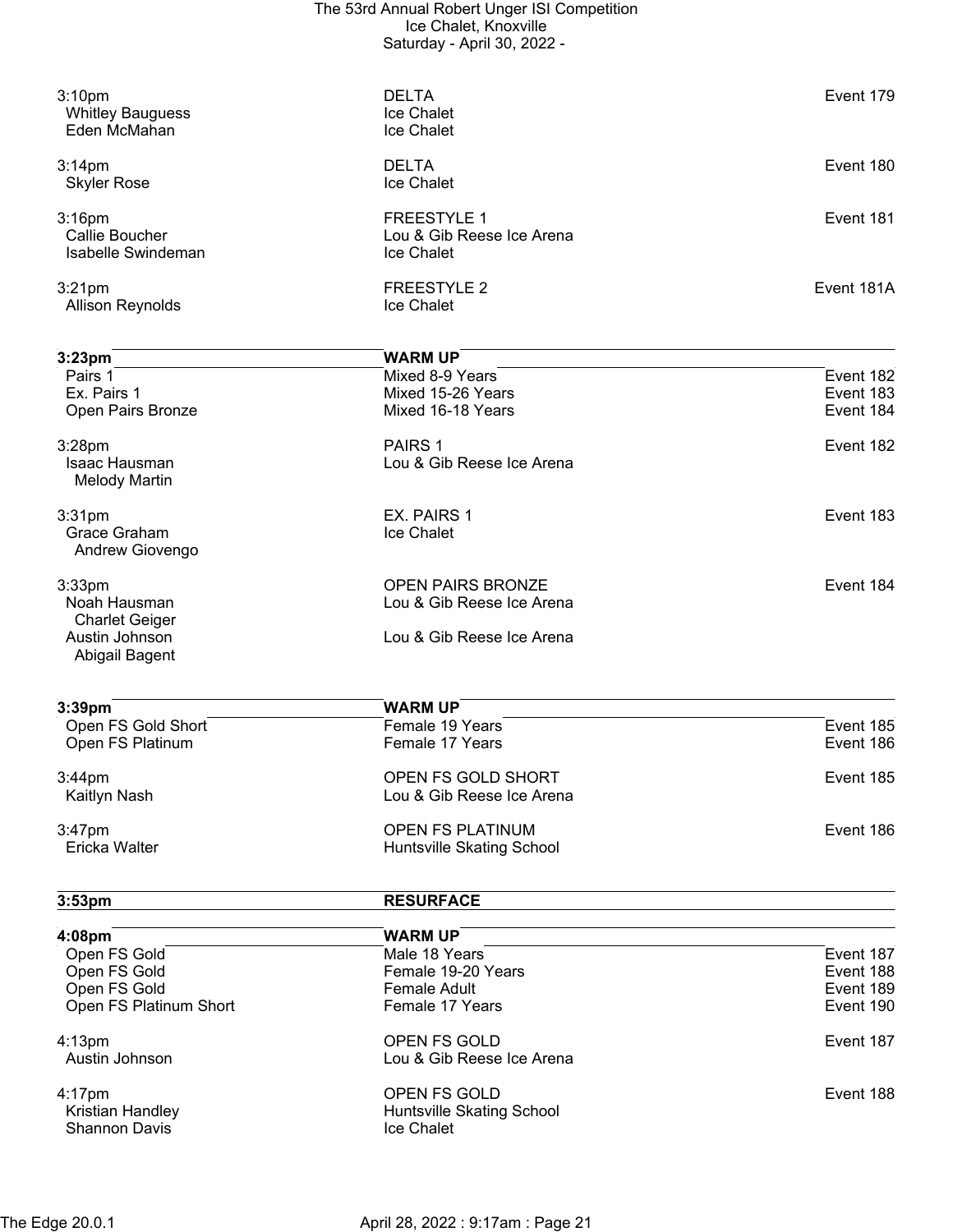| $4:25$ pm<br>Jean Paradise          | OPEN FS GOLD<br>Huntsville Skating School                     | Event 189 |
|-------------------------------------|---------------------------------------------------------------|-----------|
| 4:29pm<br>Ericka Walter             | <b>OPEN FS PLATINUM SHORT</b><br>Huntsville Skating School    | Event 190 |
|                                     |                                                               |           |
| 4:33 <sub>pm</sub>                  | <b>WARM UP</b>                                                |           |
| Open FS Bronze                      | Male 8 Years                                                  | Event 191 |
| Open FS Bronze                      | Female 9 Years                                                | Event 192 |
| Open FS Bronze                      | Female 11-14 Years                                            | Event 193 |
| Open FS Bronze                      | Female 19-24 Years                                            | Event 194 |
| Open FS Bronze                      | <b>Female Adult</b>                                           | Event 195 |
| 4:38pm                              | <b>OPEN FS BRONZE</b>                                         | Event 191 |
| Isaac Hausman                       | Lou & Gib Reese Ice Arena                                     |           |
| $4:41$ pm                           | <b>OPEN FS BRONZE</b>                                         | Event 192 |
| Hannah Rieger                       | Ice Chalet                                                    |           |
| $4:44$ pm                           | <b>OPEN FS BRONZE</b>                                         | Event 193 |
| <b>Adalyn Martin</b>                | Lou & Gib Reese Ice Arena                                     |           |
| Lillyanna Jacklet                   | Ice Chalet                                                    |           |
| 4:50pm                              | <b>OPEN FS BRONZE</b>                                         | Event 194 |
| <b>Grace King</b>                   | Ice Chalet                                                    |           |
| Arwen Roach                         | Ice Chalet                                                    |           |
| 4:56pm                              | <b>OPEN FS BRONZE</b>                                         | Event 195 |
| Autumn Knoth-Jez<br>Helen Sylvester | <b>Huntsville Skating School</b><br>Huntsville Skating School |           |
|                                     |                                                               |           |
| 5:02pm                              | <b>WARM UP</b>                                                |           |
| Freestyle 4                         | Female 10-11 Years                                            | Event 196 |
| Open FS Silver                      | Female 15-16 Years                                            | Event 197 |
| Open FS Gold                        | Female 16-18 Years                                            | Event 198 |
| 5:07pm                              | FREESTYLE 4                                                   | Event 196 |
| Samantha Bauguess                   | Ice Chalet                                                    |           |
| Ella Schall<br>Madeleine Darby      | Lou & Gib Reese Ice Arena<br>Ice Chalet                       |           |
|                                     |                                                               |           |
| 5:16pm                              | <b>OPEN FS SILVER</b>                                         | Event 197 |
| Grace Graham                        | Ice Chalet                                                    |           |
| Sydney Chan                         | Ice Chalet                                                    |           |
| Alice Jinks<br>Alexa Roth           | Huntsville Skating School<br>Ice Chalet                       |           |
| Sabrina Fox                         | Huntsville Skating School                                     |           |
| 5:31pm                              | OPEN FS GOLD                                                  | Event 198 |
| Isabela Miller                      | Ice Chalet                                                    |           |
| Abigail Bagent                      | Lou & Gib Reese Ice Arena                                     |           |
|                                     |                                                               |           |
| 5:39pm<br>Open FS Silver            | <b>WARM UP</b><br>Female 11-12 Years                          | Event 199 |
| Open FS Silver                      | Female 13-14 Years                                            | Event 200 |
| Open FS Silver                      | Female 17-23 Years                                            | Event 201 |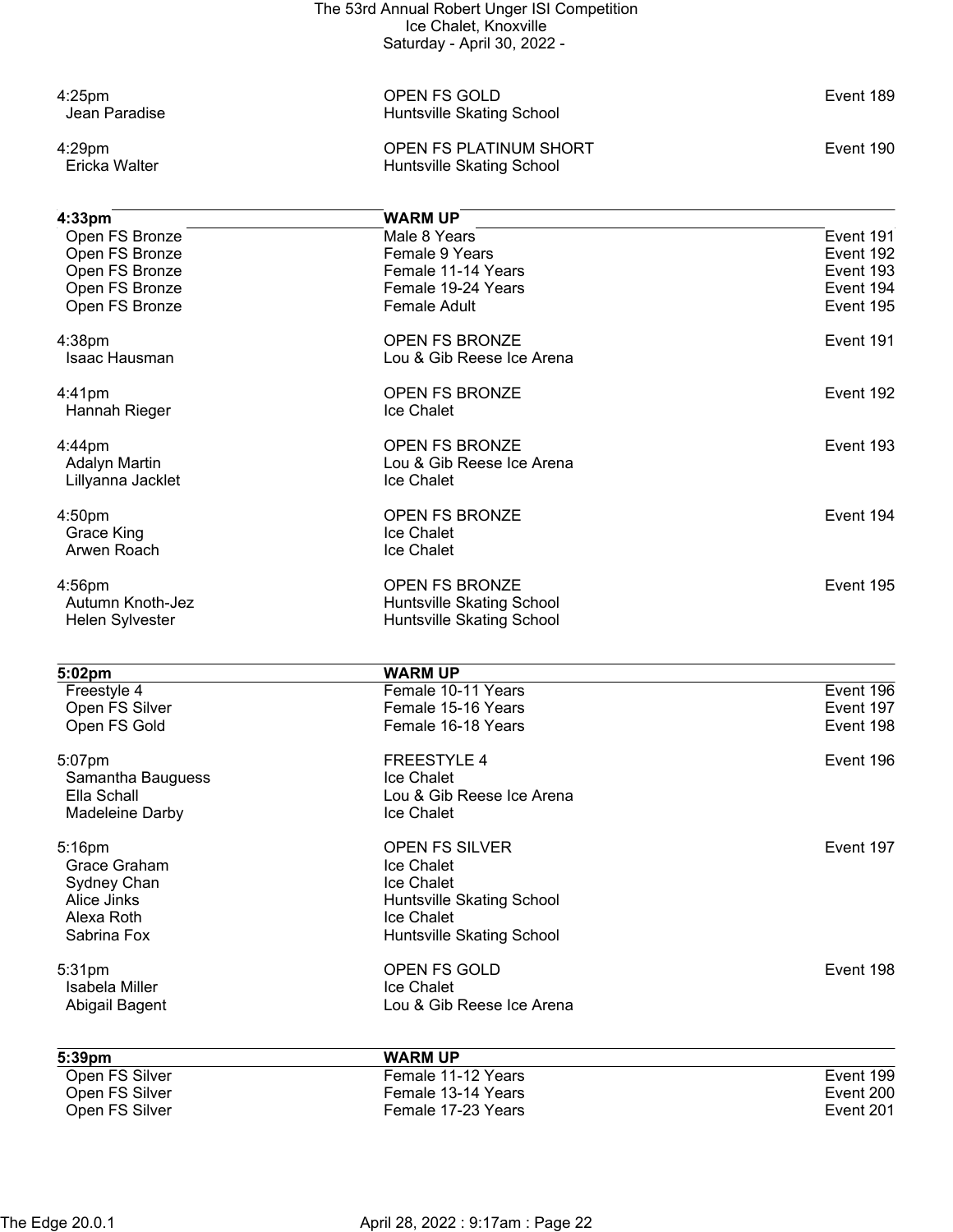| $5:44$ pm<br>Isabella Mitchell<br>Ella Schall<br><b>Charlotte Hardt</b> | <b>OPEN FS SILVER</b><br>Huntsville Skating School<br>Lou & Gib Reese Ice Arena<br>Huntsville Skating School | Event 199 |
|-------------------------------------------------------------------------|--------------------------------------------------------------------------------------------------------------|-----------|
| 5:53 <sub>pm</sub><br>Hannah Hausman<br>Alexandra Amyx<br>Alex Gowans   | <b>OPEN FS SILVER</b><br>Lou & Gib Reese Ice Arena<br>Lou & Gib Reese Ice Arena<br>Lou & Gib Reese Ice Arena | Event 200 |
| $6:02$ pm<br>Cassandre Dodd<br><b>Charlet Geiger</b><br>Nadia Paradise  | <b>OPEN FS SILVER</b><br>Huntsville Skating School<br>Lou & Gib Reese Ice Arena<br>Huntsville Skating School | Event 201 |

**6:11pm RESURFACE**

| 6:26pm                 | <b>WARM UP</b>                          |           |
|------------------------|-----------------------------------------|-----------|
| Ex. Freestyle 4        | Female 12 Years                         | Event 202 |
| Open FS Silver         | Male 26 Years                           | Event 203 |
| Open FS Platinum Short | Male 15-16 Years                        | Event 204 |
| Footwork 9-Platinum    | Female 18-25 Years                      | Event 205 |
| 6:31pm                 | EX. FREESTYLE 4                         | Event 202 |
| <b>Maddison Ragle</b>  | Ice Chalet                              |           |
| 6:34pm                 | <b>OPEN FS SILVER</b>                   | Event 203 |
| Andrew Giovengo        | Ice Chalet                              |           |
| 6:37pm                 | OPEN FS PLATINUM SHORT                  | Event 204 |
| Altair Zentgraf        | Ice Chalet                              |           |
| Noah Hausman           | Lou & Gib Reese Ice Arena               |           |
| 6:45pm                 | FOOTWORK 9-PLATINUM                     | Event 205 |
| Jessi Buchko           | Ice Chalet                              |           |
| Abigail Bagent         | Lou & Gib Reese Ice Arena               |           |
| <b>Bonnie Dudley</b>   | Ice Chalet                              |           |
| 6:50pm                 | <b>WARM UP</b>                          |           |
| Drama Spot. FS4        | Female 13-14 Years                      | Event 206 |
| Drama Spot. FS4        | Female 17 Years                         | Event 207 |
| Drama Spot. FS6        | Female 14-20 Years                      | Event 208 |
| 6:55pm                 | DRAMA SPOT. FS4                         | Event 206 |
| Hannah Hausman         | Lou & Gib Reese Ice Arena               |           |
| Emma Williams          | Huntsville Skating School               |           |
| <b>Alex Gowans</b>     | Lou & Gib Reese Ice Arena               |           |
| 7:03pm                 | DRAMA SPOT. FS4                         | Event 207 |
| <b>Cassandre Dodd</b>  | Huntsville Skating School               |           |
|                        |                                         |           |
| 7:05pm                 | DRAMA SPOT. FS6                         |           |
| Sora Imai              | Ice Chalet                              | Event 208 |
| Kristian Handley       | Huntsville Skating School<br>Ice Chalet |           |

**7:14pm WARM UP** Ensemble Event 209 Ensemble Event 210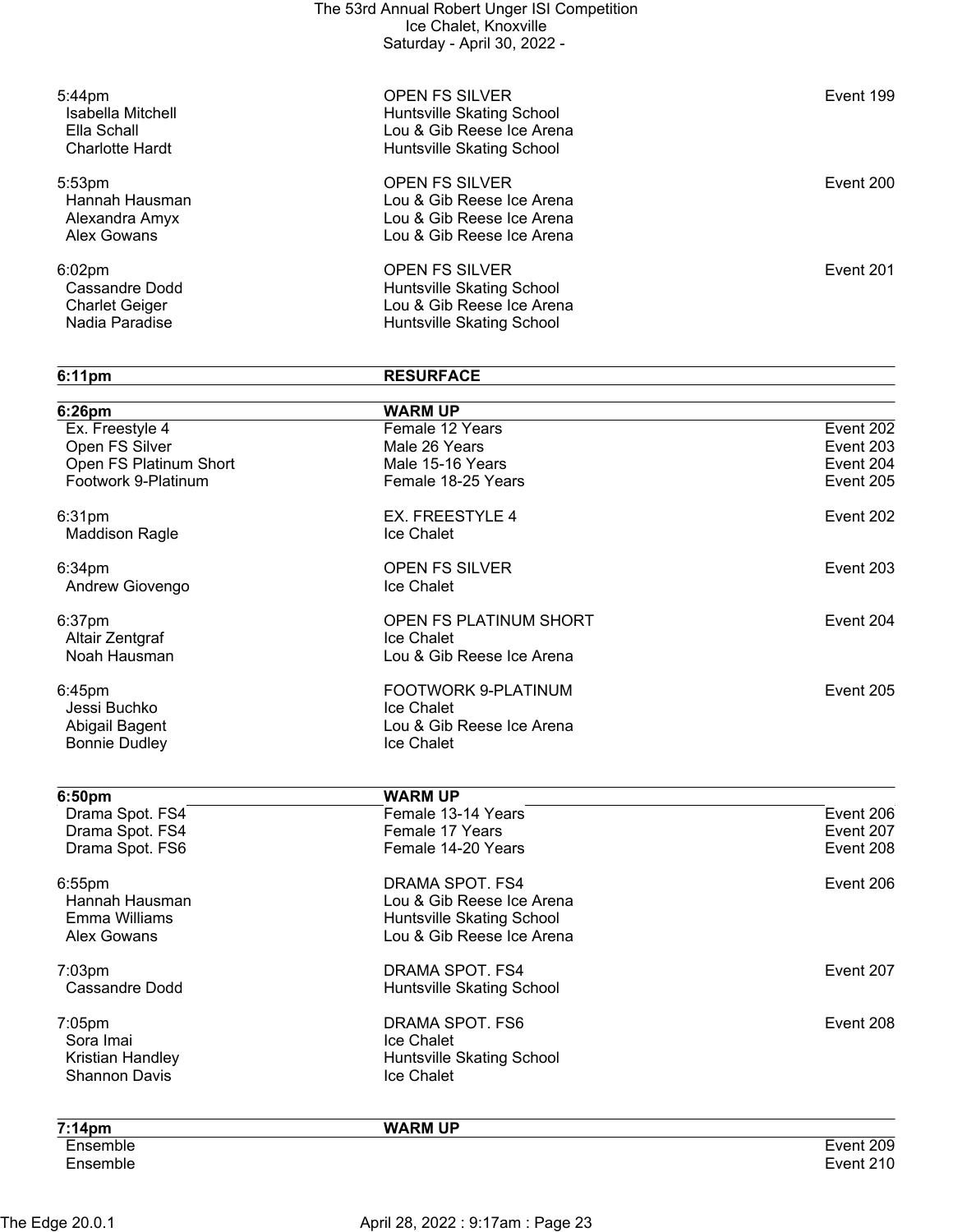| $7:19$ pm                        | <b>ENSEMBLE</b>                                        | Event 209 |
|----------------------------------|--------------------------------------------------------|-----------|
| <b>Happily Never After</b>       | Lou & Gib Reese Ice Arena                              |           |
| $7:23$ pm                        | <b>ENSEMBLE</b>                                        | Event 210 |
| The Treble Makers                | Lou & Gib Reese Ice Arena                              |           |
|                                  |                                                        |           |
| 7:27pm                           | <b>WARM UP</b>                                         |           |
| Couples Spot. Lt. Ent. Bronze    | Female 9-10 Years                                      | Event 211 |
| Couples Spot. Lt. Ent. Silver    | Female 14 Years                                        | Event 212 |
| Couples Spot. Lt. Ent. Silver    | Mixed 24-26 Years                                      | Event 213 |
| 7:32pm                           | COUPLES SPOT. LT. ENT. BRONZE                          | Event 211 |
| Hannah Rieger                    | Ice Chalet                                             |           |
| <b>Allison Reynolds</b>          |                                                        |           |
| 7:35 <sub>pm</sub>               | COUPLES SPOT. LT. ENT. SILVER                          | Event 212 |
| Josie Jarrett                    | Ice Chalet                                             |           |
| Lillyanna Jacklet                |                                                        |           |
| $7:37$ pm                        | COUPLES SPOT. LT. ENT. SILVER                          | Event 213 |
| <b>Grace King</b>                | Ice Chalet                                             |           |
| Andrew Giovengo                  |                                                        |           |
|                                  |                                                        |           |
| 7:40pm                           | <b>WARM UP</b>                                         |           |
| Lt. Ent. Spot. FS6-7             | Mixed 16-18 Years                                      | Event 214 |
| Couples Spot. Drama Gold         | Mixed 20 Years                                         | Event 215 |
| $7:45$ pm                        | LT. ENT. SPOT. FS6-7                                   | Event 214 |
| <b>Isabela Miller</b>            | Ice Chalet                                             |           |
| Austin Johnson                   | Lou & Gib Reese Ice Arena                              |           |
| Jaedyn Sobota                    | Ice Chalet                                             |           |
| $7:54$ pm                        | COUPLES SPOT. DRAMA GOLD                               | Event 215 |
| Jeshua Jacklet                   | Ice Chalet                                             |           |
| <b>Shannon Davis</b>             |                                                        |           |
|                                  |                                                        |           |
| 7:57pm<br>Lt. Ent. Spot. FS1     | <b>WARM UP</b><br>Female 9-14 Years                    | Event 216 |
| Lt. Ent. Spot. FS2-3             | Mixed 8-11 Years                                       | Event 217 |
|                                  |                                                        |           |
| 8:02pm                           | LT. ENT. SPOT. FS1                                     | Event 216 |
| Callie Boucher<br>Claire Clayton | Lou & Gib Reese Ice Arena<br>Huntsville Skating School |           |
| <b>Haley McAdams</b>             | Huntsville Skating School                              |           |
|                                  |                                                        |           |
| 8:09pm                           | LT. ENT. SPOT. FS2-3                                   | Event 217 |
| Isaac Hausman                    | Lou & Gib Reese Ice Arena                              |           |
| <b>Lillian Doss</b>              | Huntsville Skating School                              |           |
| Anna Claire Abney                | Huntsville Skating School                              |           |
| Megan Stewart                    | Huntsville Skating School                              |           |
| 8:19pm                           | <b>RESURFACE</b>                                       |           |
|                                  |                                                        |           |

| 8:34pm             | <b>WARM UP</b>     |           |
|--------------------|--------------------|-----------|
| Lt. Ent. Spot. FS4 | Female 15-16 Years | Event 218 |
| Lt. Ent. Spot. FS4 | Male Adult         | Event 219 |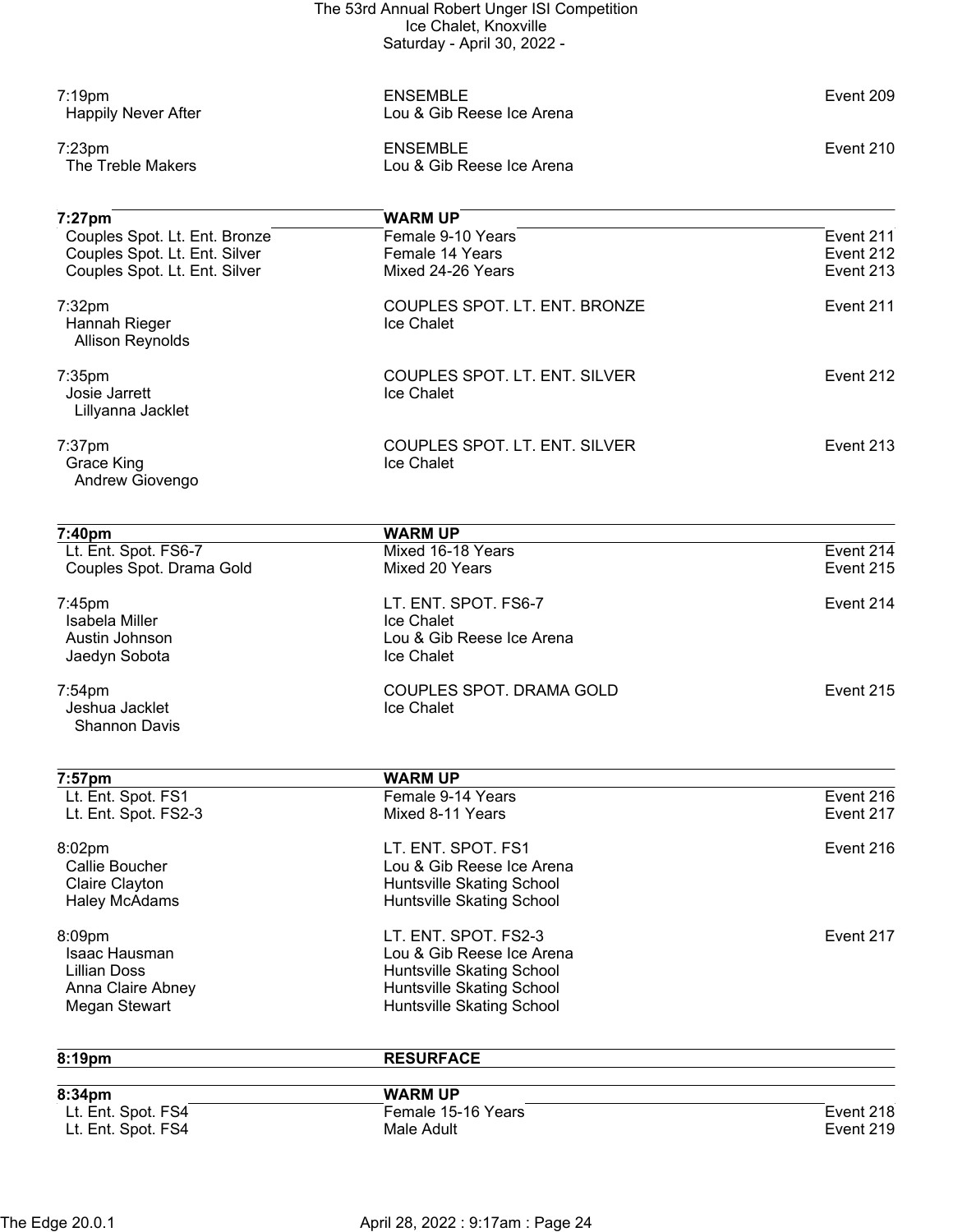| 9:12 <sub>pm</sub>                                                    | <b>END OF DAYS EVENTS</b>                                                                                |           |
|-----------------------------------------------------------------------|----------------------------------------------------------------------------------------------------------|-----------|
| 8:57pm<br>Jungle Book<br>Aladdin                                      | THEATER PRODUCTION<br>Lou & Gib Reese Ice Arena<br><b>Ice Chalet</b>                                     | Event 220 |
| <b>Theater Production</b>                                             |                                                                                                          | Event 220 |
| 8:52pm                                                                | <b>WARM UP</b>                                                                                           |           |
| 8:49pm<br><b>Tony Knox</b>                                            | LT. ENT. SPOT. FS4<br>Ice Chalet                                                                         | Event 219 |
| 8:39pm<br>Alice Jinks<br>Sabrina Fox<br>Kate Early<br>Alisa Apostoaei | LT. ENT. SPOT. FS4<br>Huntsville Skating School<br>Huntsville Skating School<br>Ice Chalet<br>Ice Chalet | Event 218 |
|                                                                       |                                                                                                          |           |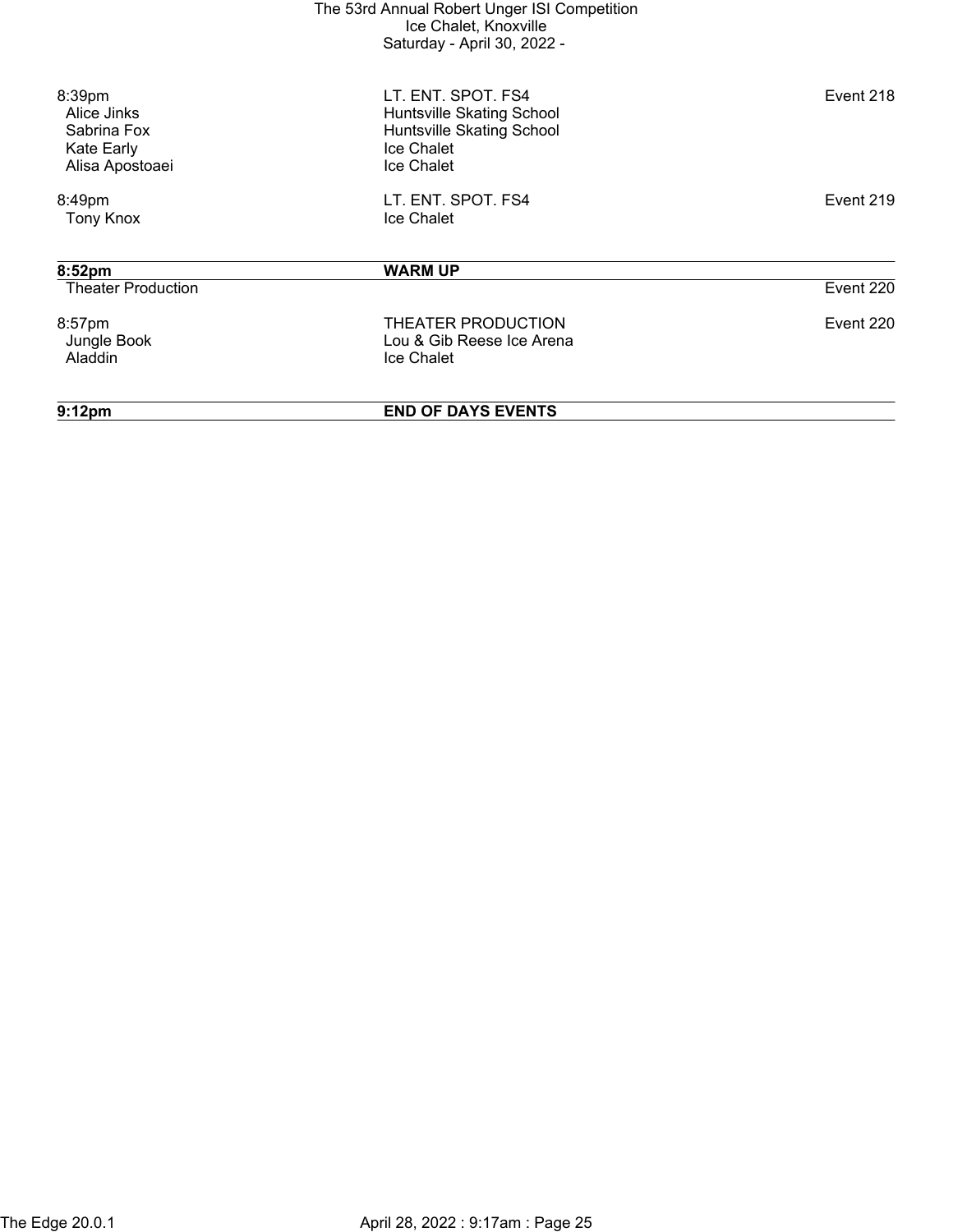| 8:30am                                               | <b>RESURFACE</b>                   |           |
|------------------------------------------------------|------------------------------------|-----------|
| 8:45am                                               | <b>WARM UP</b>                     |           |
| Figures 1                                            | Female 14 Years                    | Event 221 |
| Solo Comp. FS1                                       | Female 9-11 Years                  | Event 222 |
| 8:50am                                               | <b>FIGURES 1</b>                   | Event 221 |
| Josie Jarrett                                        | Ice Chalet                         |           |
| 8:52am                                               | SOLO COMP. FS1                     | Event 222 |
| Emma Nolen                                           | Ice Chalet                         |           |
| Callie Boucher                                       | Lou & Gib Reese Ice Arena          |           |
| <b>Isabelle Swindeman</b>                            | Ice Chalet                         |           |
| 8:56am                                               | <b>WARM UP</b>                     |           |
|                                                      |                                    | Event 224 |
| Jump & Spin Team - High<br>Jump & Spin Team - Medium |                                    | Event 223 |
| 9:01am                                               | <b>JUMP &amp; SPIN TEAM - HIGH</b> | Event 224 |
| Old Fogeys & Young Ladies                            | Ice Chalet                         |           |
| <b>Teenage Mutant Ninja Turtles</b>                  | Lou & Gib Reese Ice Arena          |           |
| $9:07$ am                                            | JUMP & SPIN TEAM - MEDIUM          | Event 223 |
| Welcome to the Jungle                                | Ice Chalet                         |           |
| 9:10am                                               | <b>WARM UP</b>                     |           |
| Couples Spot. Char. Low                              | Mixed 6 Years-Adult                | Event 225 |
| Lt. Ent. Spot. FS4                                   | Female 12-13 Years                 | Event 226 |
| 9:15am                                               | COUPLES SPOT. CHAR. LOW            | Event 225 |
| <b>Barbara Nicks</b>                                 | Ice Chalet                         |           |
| Alina Orlovskyy                                      |                                    |           |
| Lilah Hirtzinger                                     | Lou & Gib Reese Ice Arena          |           |
| Iylah Kruise                                         |                                    |           |
| <b>Whitley Bauguess</b>                              | Ice Chalet                         |           |
| Jason Rieger                                         |                                    |           |
| 9:21am                                               | LT. ENT. SPOT. FS4                 | Event 226 |
| <b>Caitlin Orr</b>                                   | Lou & Gib Reese Ice Arena          |           |
| Alexandra Amyx                                       | Lou & Gib Reese Ice Arena          |           |
| 9:26am                                               | <b>WARM UP</b>                     |           |
| Couple Spotlight LE Gold                             | Mixed 18 Years                     | Event 227 |
| Couples Spot. Lt. Ent. Gold                          | Female 17-19 Years                 | Event 228 |
| Couples Spot. Char. Gold                             | Female 18 Years                    | Event 229 |
| 9:31am                                               | COUPLE SPOTLIGHT LE GOLD           | Event 227 |
| Austin Johnson<br>Abigail Bagent                     | Lou & Gib Reese Ice Arena          |           |
|                                                      |                                    |           |
| 9:33am                                               | COUPLES SPOT. LT. ENT. GOLD        | Event 228 |
| <b>Cassandre Dodd</b>                                | Huntsville Skating School          |           |
| Kristian Handley                                     |                                    |           |
| $9:36$ am                                            | COUPLES SPOT. CHAR. GOLD           | Event 229 |
| Jaedyn Sobota                                        | Ice Chalet                         |           |
| <b>Bonnie Dudley</b>                                 |                                    |           |
|                                                      |                                    |           |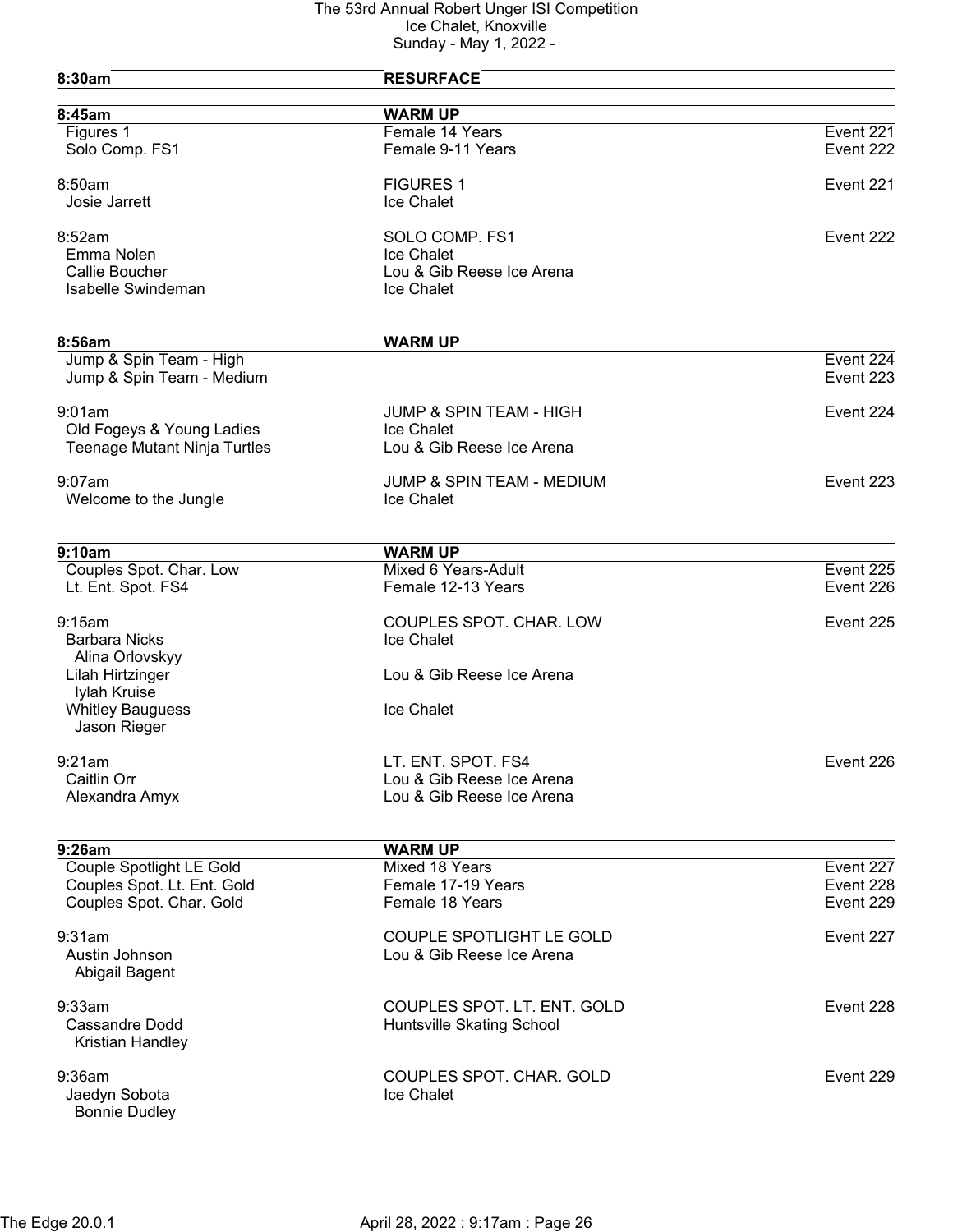| Couples Spot. Char. Silver<br>Mixed 8 Years-Adult<br>Event 230<br>Couples Spot. Char. Bronze<br>Female 19 Years<br>Event 231<br>Char. Spot. FS4<br>Female 16-23 Years<br>Event 232<br>COUPLES SPOT. CHAR. SILVER<br>Event 230<br>Isaac Hausman<br>Lou & Gib Reese Ice Arena<br><b>Charlet Geiger</b><br><b>Colton Jarrett</b><br><b>Ice Chalet</b><br><b>Tony Knox</b><br>Lou & Gib Reese Ice Arena<br><b>Adalyn Martin</b><br>Ella Schall<br>COUPLES SPOT. CHAR. BRONZE<br>Event 231<br><b>Rachil McAllister</b><br>Ice Chalet<br>Arwen Roach<br>CHAR. SPOT. FS4<br>Event 232<br><b>Rosie Christy</b><br>Lou & Gib Reese Ice Arena<br>Nadia Paradise<br>Huntsville Skating School<br><b>WARM UP</b><br>9:59am<br>Lt. Ent. Spot. Tot 3<br>Female 6 Years<br>Event 233<br>Lt. Ent. Spot. Pre Alpha<br>Female 6 Years<br>Event 234<br>Lt. Ent. Spot. Beta<br>Female 7-8 Years<br>Event 235<br>Drama Spot. Alpha<br>Female 9 Years<br>Event 236<br>Drama Spot. Alpha<br><b>Female Adult</b><br>Event 236A<br>Lt. Ent. Spot. Delta<br>Female 6 Years<br>Event 237<br>Drama Spot. FS3<br>Event 238<br><b>Female Adult</b><br>LT. ENT. SPOT. TOT 3<br>Event 233<br>10:04am<br>Ice Chalet<br><b>Riley Emmert</b><br>LT. ENT. SPOT. PRE ALPHA<br>10:06am<br>Event 234<br>Ice Chalet<br>Maya Chohan<br>10:08am<br>LT. ENT. SPOT. BETA<br>Event 235<br>Alina Orlovskyy<br><b>Ice Chalet</b><br>Lou & Gib Reese Ice Arena<br>Lilah Hirtzinger<br>10:12am<br>DRAMA SPOT. ALPHA<br>Event 236<br>Ella Neal<br>Edge Ice Center<br>DRAMA SPOT. ALPHA<br>Event 236A<br>10:14am<br>Christina Swanson<br>Frank Southern Bloomington FSC<br>LT. ENT. SPOT. DELTA<br>Event 237<br>10:16am<br><b>Barbara Nicks</b><br>Ice Chalet<br>10:18am<br>DRAMA SPOT. FS3<br>Event 238<br>Autumn Knoth-Jez<br>Huntsville Skating School | 9:39am    | <b>WARM UP</b> |  |
|--------------------------------------------------------------------------------------------------------------------------------------------------------------------------------------------------------------------------------------------------------------------------------------------------------------------------------------------------------------------------------------------------------------------------------------------------------------------------------------------------------------------------------------------------------------------------------------------------------------------------------------------------------------------------------------------------------------------------------------------------------------------------------------------------------------------------------------------------------------------------------------------------------------------------------------------------------------------------------------------------------------------------------------------------------------------------------------------------------------------------------------------------------------------------------------------------------------------------------------------------------------------------------------------------------------------------------------------------------------------------------------------------------------------------------------------------------------------------------------------------------------------------------------------------------------------------------------------------------------------------------------------------------------------------------------------------------------------------------------------------------------------------------------------------------|-----------|----------------|--|
|                                                                                                                                                                                                                                                                                                                                                                                                                                                                                                                                                                                                                                                                                                                                                                                                                                                                                                                                                                                                                                                                                                                                                                                                                                                                                                                                                                                                                                                                                                                                                                                                                                                                                                                                                                                                        |           |                |  |
|                                                                                                                                                                                                                                                                                                                                                                                                                                                                                                                                                                                                                                                                                                                                                                                                                                                                                                                                                                                                                                                                                                                                                                                                                                                                                                                                                                                                                                                                                                                                                                                                                                                                                                                                                                                                        |           |                |  |
|                                                                                                                                                                                                                                                                                                                                                                                                                                                                                                                                                                                                                                                                                                                                                                                                                                                                                                                                                                                                                                                                                                                                                                                                                                                                                                                                                                                                                                                                                                                                                                                                                                                                                                                                                                                                        |           |                |  |
|                                                                                                                                                                                                                                                                                                                                                                                                                                                                                                                                                                                                                                                                                                                                                                                                                                                                                                                                                                                                                                                                                                                                                                                                                                                                                                                                                                                                                                                                                                                                                                                                                                                                                                                                                                                                        | $9:44$ am |                |  |
|                                                                                                                                                                                                                                                                                                                                                                                                                                                                                                                                                                                                                                                                                                                                                                                                                                                                                                                                                                                                                                                                                                                                                                                                                                                                                                                                                                                                                                                                                                                                                                                                                                                                                                                                                                                                        |           |                |  |
|                                                                                                                                                                                                                                                                                                                                                                                                                                                                                                                                                                                                                                                                                                                                                                                                                                                                                                                                                                                                                                                                                                                                                                                                                                                                                                                                                                                                                                                                                                                                                                                                                                                                                                                                                                                                        |           |                |  |
|                                                                                                                                                                                                                                                                                                                                                                                                                                                                                                                                                                                                                                                                                                                                                                                                                                                                                                                                                                                                                                                                                                                                                                                                                                                                                                                                                                                                                                                                                                                                                                                                                                                                                                                                                                                                        |           |                |  |
|                                                                                                                                                                                                                                                                                                                                                                                                                                                                                                                                                                                                                                                                                                                                                                                                                                                                                                                                                                                                                                                                                                                                                                                                                                                                                                                                                                                                                                                                                                                                                                                                                                                                                                                                                                                                        |           |                |  |
|                                                                                                                                                                                                                                                                                                                                                                                                                                                                                                                                                                                                                                                                                                                                                                                                                                                                                                                                                                                                                                                                                                                                                                                                                                                                                                                                                                                                                                                                                                                                                                                                                                                                                                                                                                                                        |           |                |  |
|                                                                                                                                                                                                                                                                                                                                                                                                                                                                                                                                                                                                                                                                                                                                                                                                                                                                                                                                                                                                                                                                                                                                                                                                                                                                                                                                                                                                                                                                                                                                                                                                                                                                                                                                                                                                        |           |                |  |
|                                                                                                                                                                                                                                                                                                                                                                                                                                                                                                                                                                                                                                                                                                                                                                                                                                                                                                                                                                                                                                                                                                                                                                                                                                                                                                                                                                                                                                                                                                                                                                                                                                                                                                                                                                                                        | 9:51am    |                |  |
|                                                                                                                                                                                                                                                                                                                                                                                                                                                                                                                                                                                                                                                                                                                                                                                                                                                                                                                                                                                                                                                                                                                                                                                                                                                                                                                                                                                                                                                                                                                                                                                                                                                                                                                                                                                                        |           |                |  |
|                                                                                                                                                                                                                                                                                                                                                                                                                                                                                                                                                                                                                                                                                                                                                                                                                                                                                                                                                                                                                                                                                                                                                                                                                                                                                                                                                                                                                                                                                                                                                                                                                                                                                                                                                                                                        |           |                |  |
|                                                                                                                                                                                                                                                                                                                                                                                                                                                                                                                                                                                                                                                                                                                                                                                                                                                                                                                                                                                                                                                                                                                                                                                                                                                                                                                                                                                                                                                                                                                                                                                                                                                                                                                                                                                                        | 9:54am    |                |  |
|                                                                                                                                                                                                                                                                                                                                                                                                                                                                                                                                                                                                                                                                                                                                                                                                                                                                                                                                                                                                                                                                                                                                                                                                                                                                                                                                                                                                                                                                                                                                                                                                                                                                                                                                                                                                        |           |                |  |
|                                                                                                                                                                                                                                                                                                                                                                                                                                                                                                                                                                                                                                                                                                                                                                                                                                                                                                                                                                                                                                                                                                                                                                                                                                                                                                                                                                                                                                                                                                                                                                                                                                                                                                                                                                                                        |           |                |  |
|                                                                                                                                                                                                                                                                                                                                                                                                                                                                                                                                                                                                                                                                                                                                                                                                                                                                                                                                                                                                                                                                                                                                                                                                                                                                                                                                                                                                                                                                                                                                                                                                                                                                                                                                                                                                        |           |                |  |
|                                                                                                                                                                                                                                                                                                                                                                                                                                                                                                                                                                                                                                                                                                                                                                                                                                                                                                                                                                                                                                                                                                                                                                                                                                                                                                                                                                                                                                                                                                                                                                                                                                                                                                                                                                                                        |           |                |  |
|                                                                                                                                                                                                                                                                                                                                                                                                                                                                                                                                                                                                                                                                                                                                                                                                                                                                                                                                                                                                                                                                                                                                                                                                                                                                                                                                                                                                                                                                                                                                                                                                                                                                                                                                                                                                        |           |                |  |
|                                                                                                                                                                                                                                                                                                                                                                                                                                                                                                                                                                                                                                                                                                                                                                                                                                                                                                                                                                                                                                                                                                                                                                                                                                                                                                                                                                                                                                                                                                                                                                                                                                                                                                                                                                                                        |           |                |  |
|                                                                                                                                                                                                                                                                                                                                                                                                                                                                                                                                                                                                                                                                                                                                                                                                                                                                                                                                                                                                                                                                                                                                                                                                                                                                                                                                                                                                                                                                                                                                                                                                                                                                                                                                                                                                        |           |                |  |
|                                                                                                                                                                                                                                                                                                                                                                                                                                                                                                                                                                                                                                                                                                                                                                                                                                                                                                                                                                                                                                                                                                                                                                                                                                                                                                                                                                                                                                                                                                                                                                                                                                                                                                                                                                                                        |           |                |  |
|                                                                                                                                                                                                                                                                                                                                                                                                                                                                                                                                                                                                                                                                                                                                                                                                                                                                                                                                                                                                                                                                                                                                                                                                                                                                                                                                                                                                                                                                                                                                                                                                                                                                                                                                                                                                        |           |                |  |
|                                                                                                                                                                                                                                                                                                                                                                                                                                                                                                                                                                                                                                                                                                                                                                                                                                                                                                                                                                                                                                                                                                                                                                                                                                                                                                                                                                                                                                                                                                                                                                                                                                                                                                                                                                                                        |           |                |  |
|                                                                                                                                                                                                                                                                                                                                                                                                                                                                                                                                                                                                                                                                                                                                                                                                                                                                                                                                                                                                                                                                                                                                                                                                                                                                                                                                                                                                                                                                                                                                                                                                                                                                                                                                                                                                        |           |                |  |
|                                                                                                                                                                                                                                                                                                                                                                                                                                                                                                                                                                                                                                                                                                                                                                                                                                                                                                                                                                                                                                                                                                                                                                                                                                                                                                                                                                                                                                                                                                                                                                                                                                                                                                                                                                                                        |           |                |  |
|                                                                                                                                                                                                                                                                                                                                                                                                                                                                                                                                                                                                                                                                                                                                                                                                                                                                                                                                                                                                                                                                                                                                                                                                                                                                                                                                                                                                                                                                                                                                                                                                                                                                                                                                                                                                        |           |                |  |
|                                                                                                                                                                                                                                                                                                                                                                                                                                                                                                                                                                                                                                                                                                                                                                                                                                                                                                                                                                                                                                                                                                                                                                                                                                                                                                                                                                                                                                                                                                                                                                                                                                                                                                                                                                                                        |           |                |  |
|                                                                                                                                                                                                                                                                                                                                                                                                                                                                                                                                                                                                                                                                                                                                                                                                                                                                                                                                                                                                                                                                                                                                                                                                                                                                                                                                                                                                                                                                                                                                                                                                                                                                                                                                                                                                        |           |                |  |
|                                                                                                                                                                                                                                                                                                                                                                                                                                                                                                                                                                                                                                                                                                                                                                                                                                                                                                                                                                                                                                                                                                                                                                                                                                                                                                                                                                                                                                                                                                                                                                                                                                                                                                                                                                                                        |           |                |  |
|                                                                                                                                                                                                                                                                                                                                                                                                                                                                                                                                                                                                                                                                                                                                                                                                                                                                                                                                                                                                                                                                                                                                                                                                                                                                                                                                                                                                                                                                                                                                                                                                                                                                                                                                                                                                        |           |                |  |
|                                                                                                                                                                                                                                                                                                                                                                                                                                                                                                                                                                                                                                                                                                                                                                                                                                                                                                                                                                                                                                                                                                                                                                                                                                                                                                                                                                                                                                                                                                                                                                                                                                                                                                                                                                                                        |           |                |  |
|                                                                                                                                                                                                                                                                                                                                                                                                                                                                                                                                                                                                                                                                                                                                                                                                                                                                                                                                                                                                                                                                                                                                                                                                                                                                                                                                                                                                                                                                                                                                                                                                                                                                                                                                                                                                        |           |                |  |
|                                                                                                                                                                                                                                                                                                                                                                                                                                                                                                                                                                                                                                                                                                                                                                                                                                                                                                                                                                                                                                                                                                                                                                                                                                                                                                                                                                                                                                                                                                                                                                                                                                                                                                                                                                                                        |           |                |  |
|                                                                                                                                                                                                                                                                                                                                                                                                                                                                                                                                                                                                                                                                                                                                                                                                                                                                                                                                                                                                                                                                                                                                                                                                                                                                                                                                                                                                                                                                                                                                                                                                                                                                                                                                                                                                        |           |                |  |
|                                                                                                                                                                                                                                                                                                                                                                                                                                                                                                                                                                                                                                                                                                                                                                                                                                                                                                                                                                                                                                                                                                                                                                                                                                                                                                                                                                                                                                                                                                                                                                                                                                                                                                                                                                                                        |           |                |  |
|                                                                                                                                                                                                                                                                                                                                                                                                                                                                                                                                                                                                                                                                                                                                                                                                                                                                                                                                                                                                                                                                                                                                                                                                                                                                                                                                                                                                                                                                                                                                                                                                                                                                                                                                                                                                        |           |                |  |
|                                                                                                                                                                                                                                                                                                                                                                                                                                                                                                                                                                                                                                                                                                                                                                                                                                                                                                                                                                                                                                                                                                                                                                                                                                                                                                                                                                                                                                                                                                                                                                                                                                                                                                                                                                                                        |           |                |  |
|                                                                                                                                                                                                                                                                                                                                                                                                                                                                                                                                                                                                                                                                                                                                                                                                                                                                                                                                                                                                                                                                                                                                                                                                                                                                                                                                                                                                                                                                                                                                                                                                                                                                                                                                                                                                        |           |                |  |

**10:20am RESURFACE**

| 10:35am                      | <b>WARM UP</b>                               |           |
|------------------------------|----------------------------------------------|-----------|
| Char. Spot. FS7              | Male 18 Years                                | Event 239 |
| Char. Spot. FS4              | Mixed 9-12 Years                             | Event 240 |
| Char. Spot. FS4              | Female 13-14 Years                           | Event 241 |
| $10:40$ am<br>Austin Johnson | CHAR. SPOT. FS7<br>Lou & Gib Reese Ice Arena | Event 239 |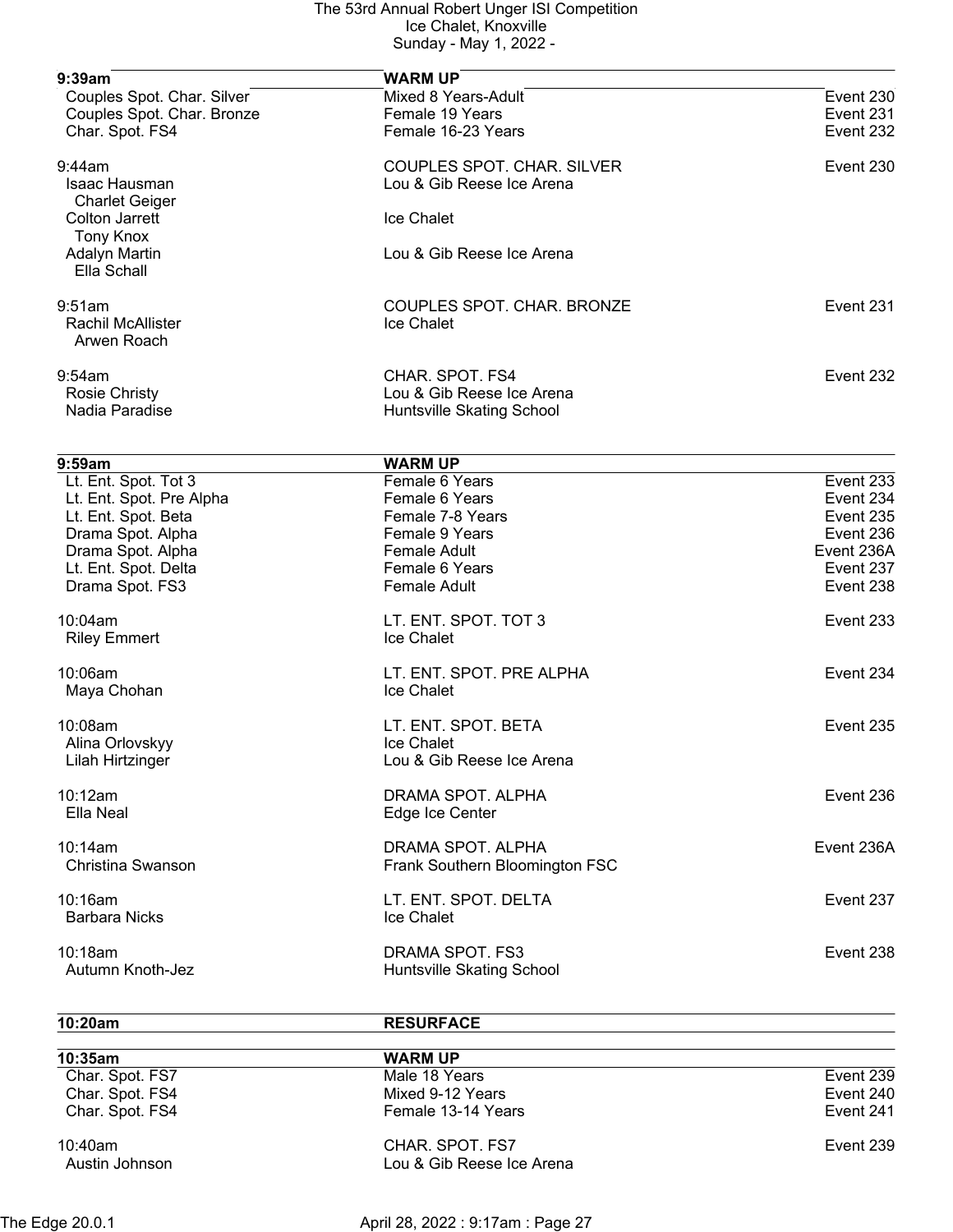|                                      | The 53rd Annual Robert Unger ISI Competition<br>Ice Chalet, Knoxville<br>Sunday - May 1, 2022 - |                        |
|--------------------------------------|-------------------------------------------------------------------------------------------------|------------------------|
|                                      |                                                                                                 |                        |
| 10:43am<br><b>Mark Novak</b>         | CHAR. SPOT. FS4<br>Huntsville Skating School                                                    | Event 240              |
| Samantha Bauguess                    | Ice Chalet                                                                                      |                        |
| Isabella Mitchell<br>Caitlin Orr     | Huntsville Skating School<br>Lou & Gib Reese Ice Arena                                          |                        |
| 10:53am                              | CHAR. SPOT. FS4                                                                                 | Event 241              |
| Alexandra Amyx                       | Lou & Gib Reese Ice Arena                                                                       |                        |
| <b>Emma Herring</b><br>Josie Jarrett | Huntsville Skating School<br>Ice Chalet                                                         |                        |
| Ava Burleson                         | Ice Chalet                                                                                      |                        |
| 11:03am                              | <b>WARM UP</b>                                                                                  |                        |
| Char. Spot. FS3                      | Female 9-10 Years                                                                               | Event 242              |
| Char. Spot. FS3                      | Female 11-14 Years                                                                              | Event 243              |
| Char. Spot. FS2                      | Mixed 8-11 Years                                                                                | Event 244              |
| 11:08am                              | CHAR. SPOT. FS3                                                                                 | Event 242              |
| Hannah Rieger                        | Ice Chalet                                                                                      |                        |
| <b>Lily Mitchell</b>                 | Ice Chalet                                                                                      |                        |
| <b>Megan Stewart</b>                 | Huntsville Skating School                                                                       |                        |
| 11:16am                              | CHAR. SPOT. FS3                                                                                 | Event 243              |
| Samantha Rieger<br>Makenna Crowe     | Ice Chalet<br>Edge Ice Center                                                                   |                        |
|                                      |                                                                                                 |                        |
| 11:21am                              | CHAR. SPOT. FS2                                                                                 | Event 244              |
| Isaac Hausman<br>Caitlyn Nix         | Lou & Gib Reese Ice Arena<br>Huntsville Skating School                                          |                        |
|                                      |                                                                                                 |                        |
| 11:26am                              | <b>WARM UP</b>                                                                                  |                        |
| Char. Spot. Alpha                    | Male 8 Years                                                                                    | Event 246              |
| Char. Spot. Beta<br>Char. Spot. Beta | Female 9 Years<br>Male Adult                                                                    | Event 247<br>Event 248 |
| Char. Spot. Gamma                    | Male 14 Years                                                                                   | Event 249              |
| Char. Spot. Delta                    | Male 8 Years                                                                                    | Event 250              |
| Char. Spot. FS1                      | Mixed 8-12 Years                                                                                | Event 245              |
| 11:31am                              | CHAR. SPOT. ALPHA                                                                               | Event 246              |
| William Bauguess                     | Ice Chalet                                                                                      |                        |
| 11:33am                              | CHAR. SPOT. BETA                                                                                | Event 247              |
| Iylah Kruise                         | Lou & Gib Reese Ice Arena                                                                       |                        |
| 11:35am                              | CHAR, SPOT, BETA                                                                                | Event 248              |
| Dan Moore                            | Huntsville Skating School                                                                       |                        |
| 11:37am                              | CHAR. SPOT. GAMMA                                                                               | Event 249              |
| George Kohnstamm                     | Ice Chalet                                                                                      |                        |
| 11:39am                              | CHAR. SPOT. DELTA                                                                               | Event 250              |
| <b>Colton Jarrett</b>                | Ice Chalet                                                                                      |                        |
| 11:41am                              | CHAR. SPOT. FS1                                                                                 | Event 245              |
| <b>Brooke Ming</b>                   | Huntsville Skating School                                                                       |                        |
| Shan Chohan                          | Ice Chalet                                                                                      |                        |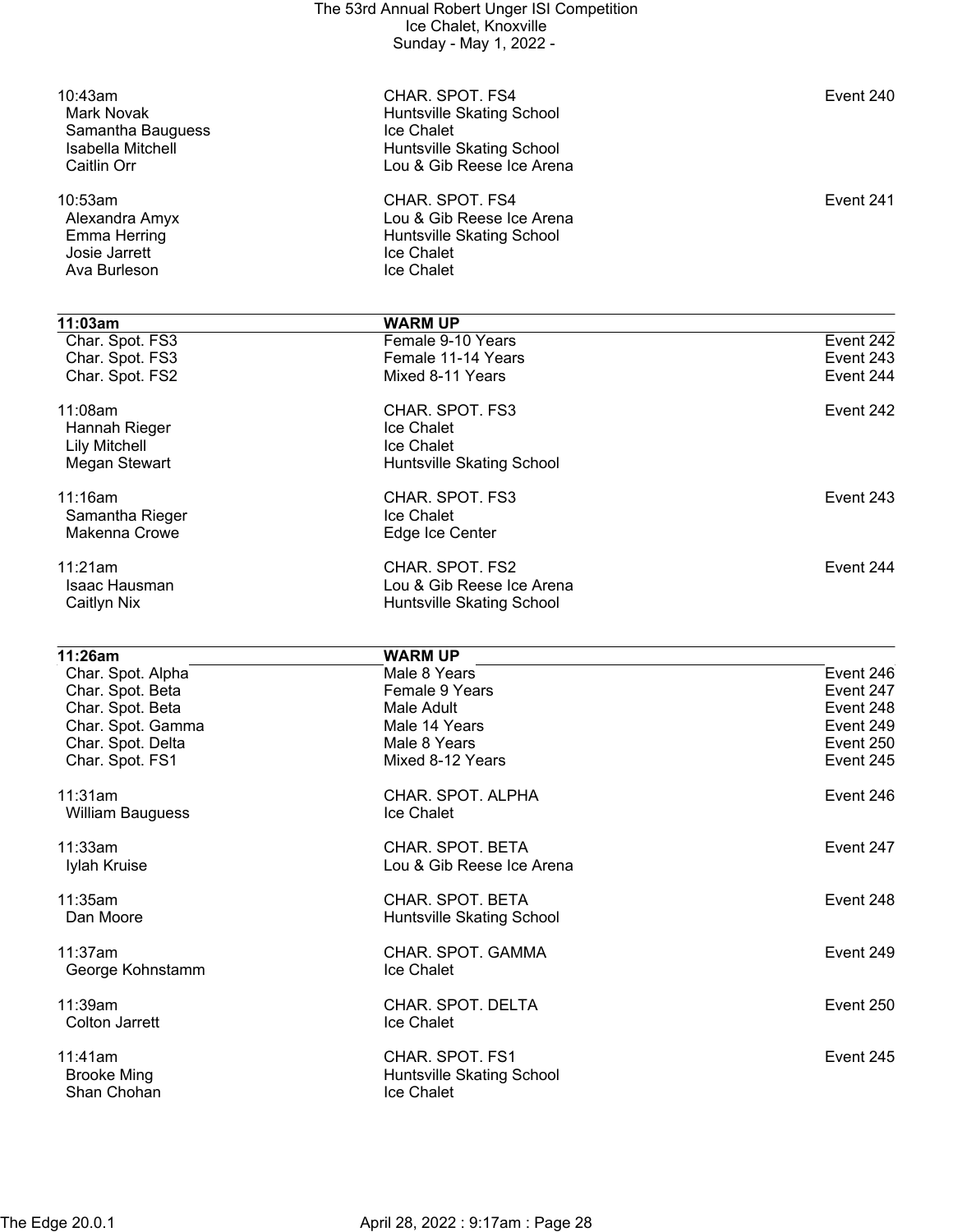| 11:46am                                  | <b>WARM UP</b>                    |            |
|------------------------------------------|-----------------------------------|------------|
| Theme Spot. Delta                        | Female 12 Years                   | Event 251  |
| Theme Spot. Beta                         | Female 7-11 Years                 | Event 252  |
| Theme Spot. Alpha                        | <b>Female Adult</b>               | Event 253  |
| Theme Spot. Delta                        | Female 8 Years                    | Event 253A |
| 11:51am                                  | THEME SPOT. DELTA                 | Event 251  |
| Sophie Caffrey                           | Ice Chalet                        |            |
| 11:53am                                  | THEME SPOT. BETA                  | Event 252  |
| Alina Orlovskyy                          | Ice Chalet                        |            |
| Allie Killeffer                          | Ice Chalet                        |            |
| 11:57am                                  | THEME SPOT. ALPHA                 | Event 253  |
| Christina Swanson                        | Frank Southern Bloomington FSC    |            |
| 11:59am                                  | THEME SPOT. DELTA                 | Event 253A |
| <b>Whitley Bauguess</b>                  | Ice Chalet                        |            |
| 12:01pm                                  | <b>WARM UP</b>                    |            |
| Couples Spot. Lt. Ent. Platinum          | Male 16-18 Years                  | Event 254  |
| 12:06pm                                  | COUPLES SPOT. LT. ENT. PLATINUM   | Event 254  |
| Noah Hausman                             | Lou & Gib Reese Ice Arena         |            |
| Austin Johnson                           |                                   |            |
| 12:09pm                                  | <b>RESURFACE</b>                  |            |
| 12:24pm                                  | <b>WARM UP</b>                    |            |
| Sync. Skate                              | Teen                              | Event 255  |
| 12:29pm                                  | <b>SYNC. SKATE</b>                | Event 255  |
| <b>RU Revolution - Teen</b>              | Ice Chalet                        |            |
| 12:34pm                                  | <b>WARM UP</b>                    |            |
| Sync. Form.                              | Adult                             | Event 256  |
|                                          |                                   |            |
| 12:39pm                                  | SYNC. FORM.                       | Event 256  |
| Alabama Special Olympics Unified Synchro | <b>Huntsville Skating School</b>  |            |
|                                          |                                   |            |
| 12:45pm<br>Sync. Advance Form.           | <b>WARM UP</b><br>Youth           | Event 257  |
|                                          |                                   |            |
| 12:50pm<br><b>RU Revolution - Youth</b>  | SYNC. ADVANCE FORM.<br>Ice Chalet | Event 257  |
|                                          |                                   |            |
| 12:57pm                                  | <b>WARM UP</b>                    |            |
| Sync. Advance Form.                      | Teen                              | Event 258  |
| $1:02$ pm                                | SYNC. ADVANCE FORM.               | Event 258  |
| <b>Arctic Snowflakes - Warrior</b>       | Lou & Gib Reese Ice Arena         |            |
| 1:08pm                                   | <b>WARM UP</b>                    |            |
| Sync. Skate                              | Adult                             | Event 259  |
| $1:13$ pm                                | <b>SYNC. SKATE</b>                | Event 259  |
| <b>Blade Rockers</b>                     | Huntsville Skating School         |            |
|                                          |                                   |            |